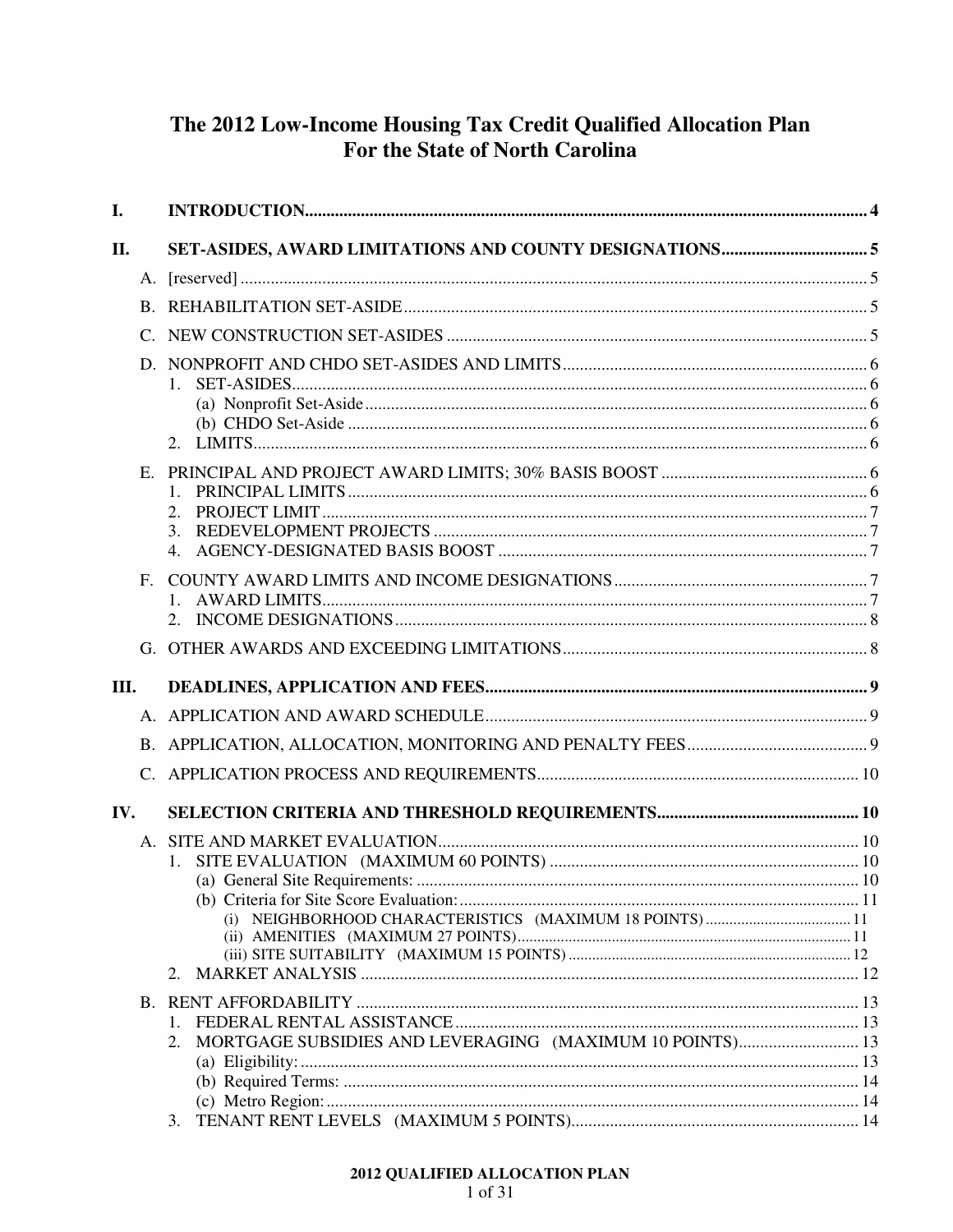|               |    | MAXIMUM PROJECT DEVELOPMENT COSTS (NEGATIVE 20 POINTS) 15 |  |
|---------------|----|-----------------------------------------------------------|--|
|               |    |                                                           |  |
|               | E. |                                                           |  |
|               | F. | 1.<br>2.<br>3.<br>4.<br>5.<br>6.                          |  |
|               |    |                                                           |  |
|               |    |                                                           |  |
| $V_{\bullet}$ |    |                                                           |  |
|               |    |                                                           |  |
|               |    |                                                           |  |
| VI.           |    |                                                           |  |
|               |    | 2.<br>3.<br>4.<br>6.<br>7.                                |  |
|               |    | 3.<br>$5_{-}$                                             |  |
|               |    | 8.                                                        |  |

# 2012 QUALIFIED ALLOCATION PLAN<br>2 of 31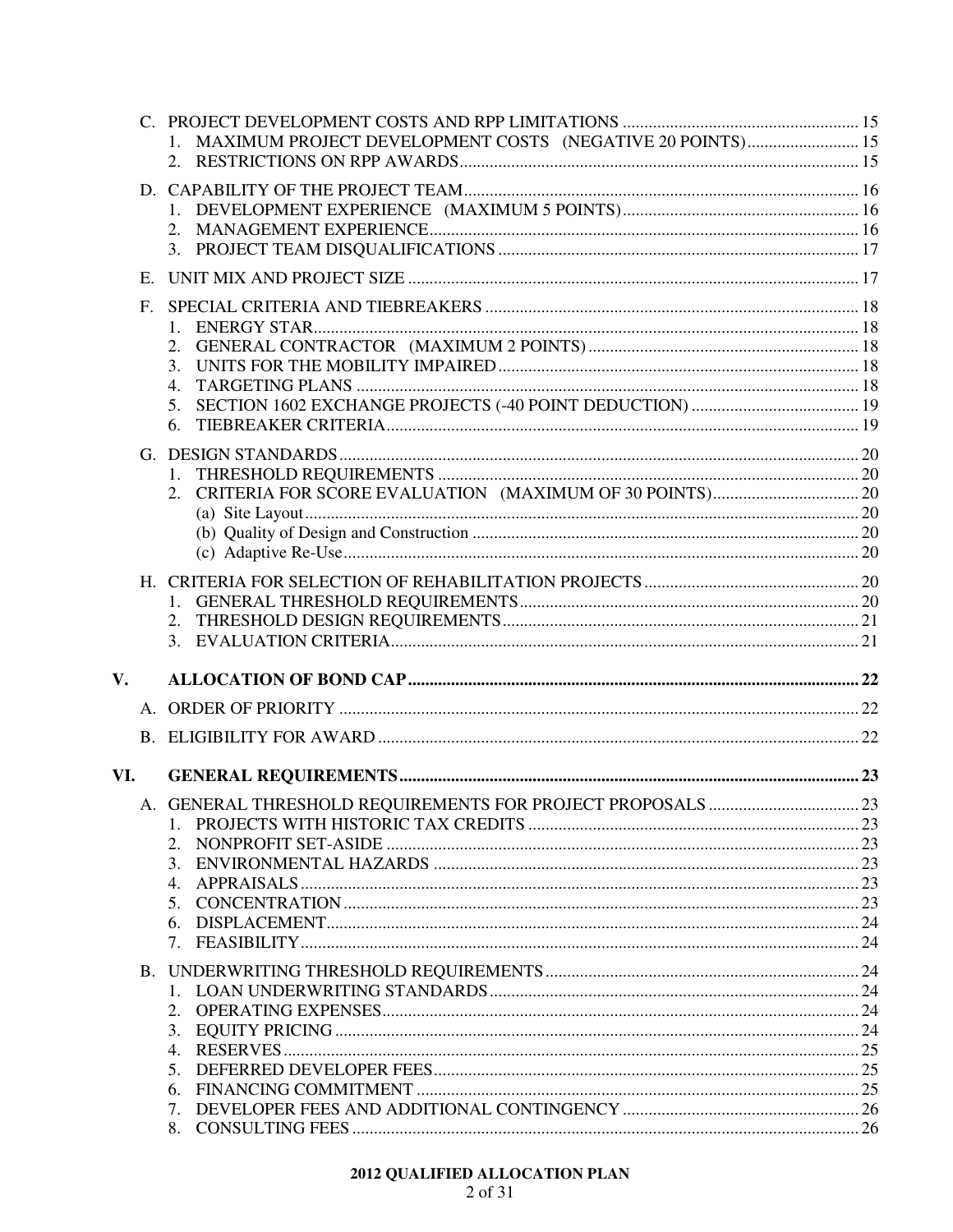| VII. |  |
|------|--|
|      |  |
|      |  |
|      |  |
|      |  |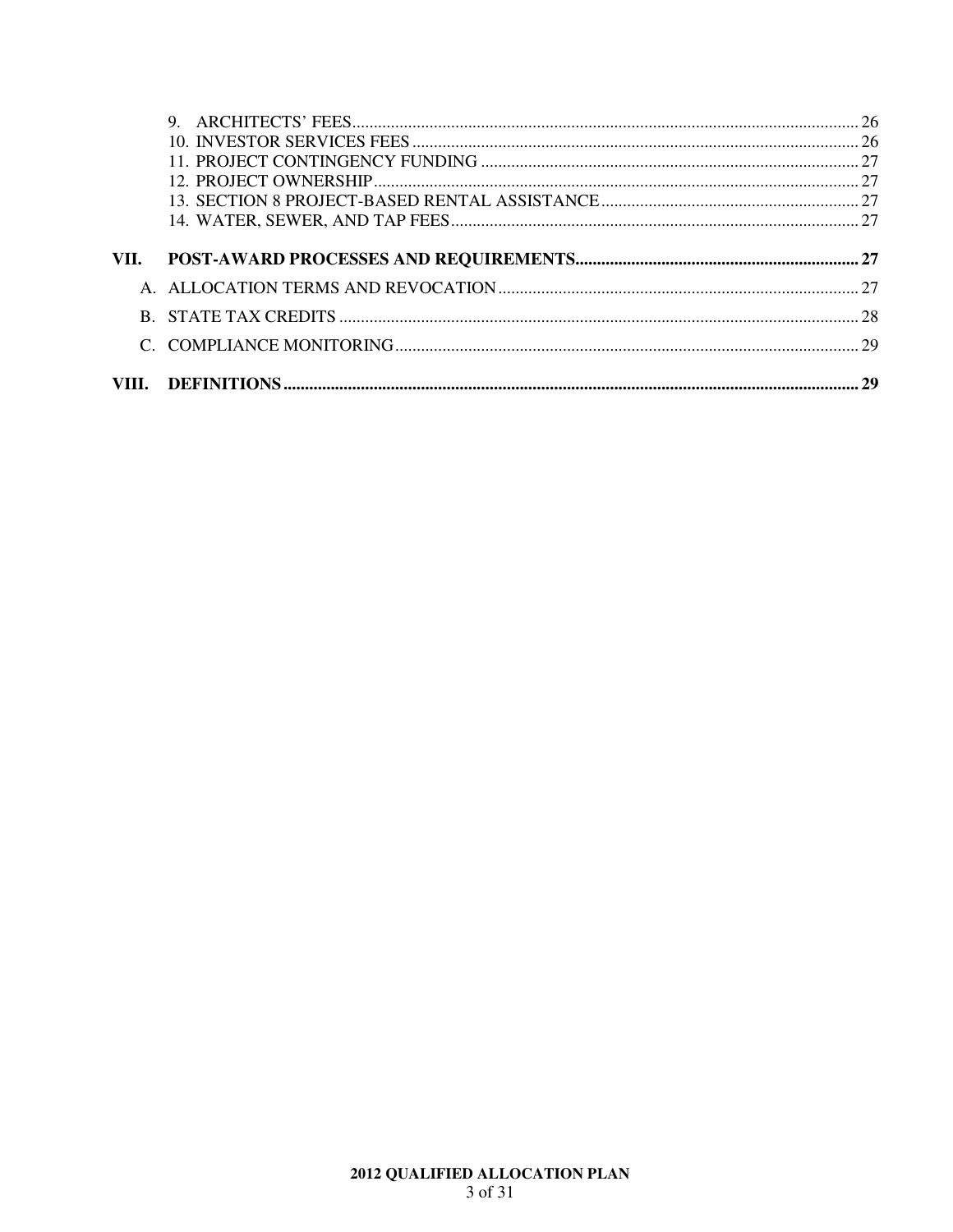## **I. INTRODUCTION**

The 2012 Qualified Allocation Plan (the Plan) has been developed by the North Carolina Housing Finance Agency (the Agency) as administrative agent for the North Carolina Federal Tax Reform Allocation Committee (the Committee) in compliance with Section 42 of the Internal Revenue Code of 1986, as amended (the Code). For purposes of the Plan, the term "Agency" shall mean the Agency acting on behalf of the Committee, unless otherwise provided.

The Plan was reviewed in one public hearing and met the other legal requirements prior to final adoption by the Committee. The staff of the Agency was present at the hearing to take comments and answer questions.

The Agency will only allocate low-income housing tax credits in compliance with the Plan. The Code requires that the Plan contain certain elements. These elements, and others added by the Committee, are listed below.

- A. Selection criteria to be used in determining the allocation of federal low-income housing tax credits:
	- 1. Project location and site suitability.
	- 2. Market demand and local housing needs.
	- 3. Serving the lowest income tenants.
	- 4. Serving qualified tenants for the longest periods.
	- 5. Design and quality of construction.
	- 6. Financial structure and long-term viability.
	- 7. Use of federal project-based rental assistance.
	- 8. Use of mortgage subsidies.
	- 9. Experience of development team and management agent(s).
	- 10. Serving persons with disabilities and the homeless.
	- 11. Willingness to solicit referrals from public housing waiting lists.
	- 12. Tenant populations of individuals with children.
	- 13. Projects intended for eventual tenant ownership.
	- 14. Projects that are part of a community redevelopment effort.
	- 15. Energy efficiency.
	- 16. Historic nature of the buildings.
- B. Threshold, underwriting and process requirements for project applications and tax credit awards.
- C. Description of the Agency's compliance monitoring program, including procedures to notify the Internal Revenue Service of noncompliance with the requirements of the program.

In the process of administering the low-income housing tax credit and Rental Production Program (RPP), the Agency will make decisions and interpretations regarding project applications and the Plan. Unless otherwise stated, the Agency is entitled to the full discretion allowed by law in making all such decisions and interpretations. The Agency reserves the right to amend, modify, or withdraw provisions contained in the Plan that are inconsistent or in conflict with state or federal laws or regulations. In the event of a major:

- natural disaster,
- disruption in the financial markets, or
- reduction in subsidy resources available, including tax credits and RPP funding,

the Agency may disregard any section of the Plan, including point scoring and evaluation criteria, that interferes with an appropriate response.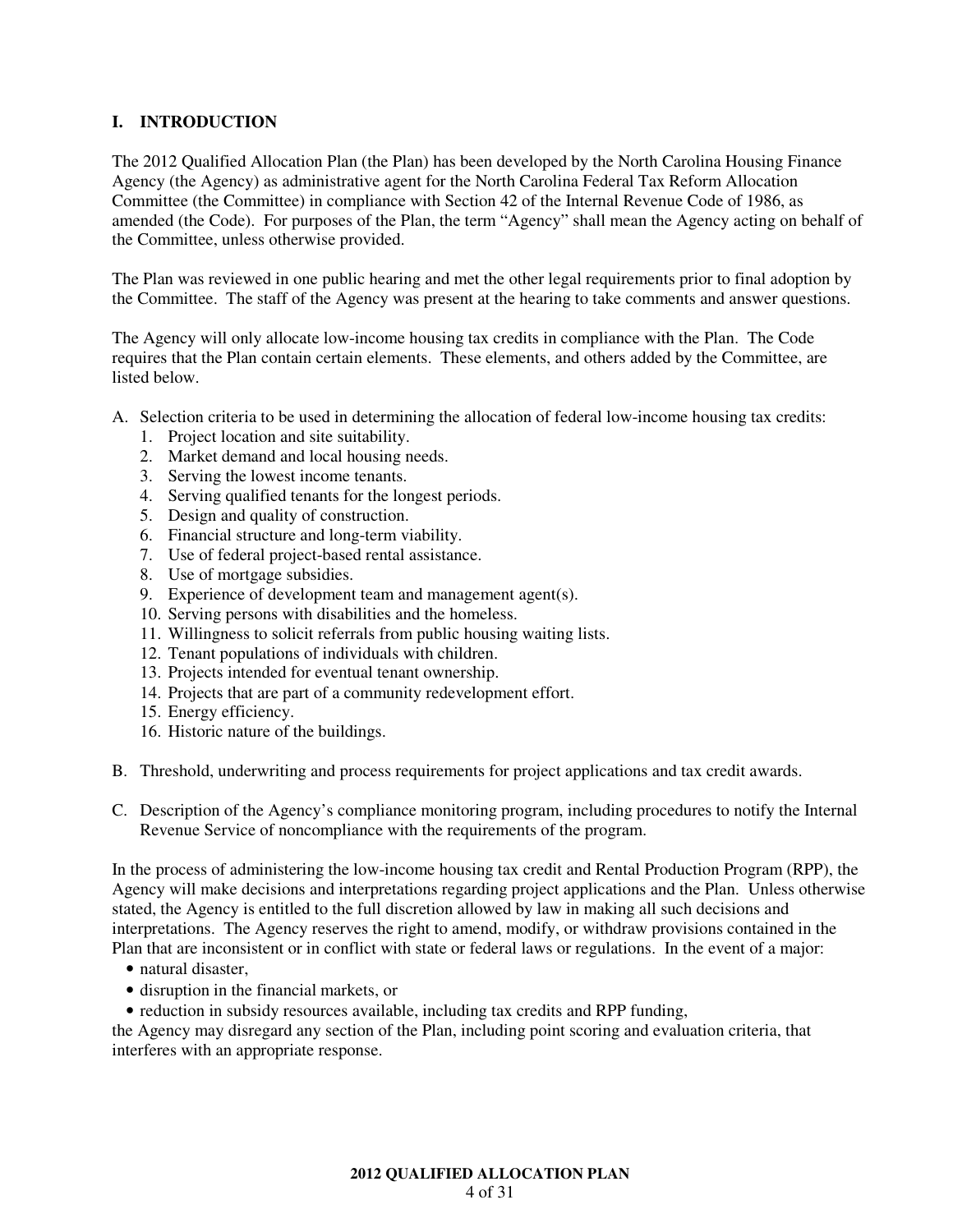## **II. SET-ASIDES, AWARD LIMITATIONS AND COUNTY DESIGNATIONS**

The Agency will determine whether applications are eligible under Section II(B) or II(C). This Section II only applies to 9% tax credit applications.

## A. [reserved]

## B. REHABILITATION SET-ASIDE

The Agency will award up to ten percent (10% of tax credits available after forward commitments to projects proposing rehabilitation of existing housing. In the event eligible requests exceed the amount available, the Agency will determine awards based on the evaluation criteria in Section IV(H)(3).

- 1. The following will be considered new construction under Section  $II(C)$  below:
	- (a) adaptive reuse projects,
	- (b) entirely vacant residential buildings,
	- (c) proposals to increase and/or substantially re-configure residential units.
- 2. Up to \$750,000 of the rehabilitation set-aside will be awarded to projects identified by the U.S. Department of Agriculture, Rural Development (RD) state office as a priority. The maximum award to any one Principal will be one project. Other projects with RD financing will be considered under the regular rehabilitation set-aside.

## C. NEW CONSTRUCTION SET-ASIDES

The Agency will award tax credits remaining after awards described above and any under Section  $II(G)(2)$  to other new construction projects, starting with those earning the highest scoring totals within each of the following four geographic set-asides and continuing in descending score order through the last project that can be fully funded. The Agency reserves the right to revise the available credits in each set-aside in order to award the next highest scoring application statewide under Section  $II(G)(1)$ .

| <b>WEST 17%</b> |              | CENTRAL 24% |               | METRO 36%   | EAST 23%         |             |
|-----------------|--------------|-------------|---------------|-------------|------------------|-------------|
| Alexander       | Jackson      | Alamance    | Montgomery    | Buncombe    | <b>Beaufort</b>  | Johnston    |
| Alleghany       | Lincoln      | Anson       | Moore         | Cumberland  | Bertie           | Jones       |
| Ashe            | Macon        | Cabarrus    | Orange        | Durham      | Bladen           | Lenoir      |
| Avery           | Madison      | Caswell     | Person        | Forsyth     | <b>Brunswick</b> | Martin      |
| Burke           | McDowell     | Chatham     | Randolph      | Guilford    | Camden           | Nash        |
| Caldwell        | Mitchell     | Davidson    | Richmond      | Mecklenburg | Carteret         | New Hanover |
| Catawba         | Polk         | Davie       | Rockingham    | Wake        | Chowan           | Northampton |
| Cherokee        | Rutherford   | Franklin    | Rowan         |             | Columbus         | Onslow      |
| Clay            | Surry        | Granville   | Scotland      |             | Craven           | Pamlico     |
| Cleveland       | Swain        | Harnett     | Stanly        |             | Currituck        | Pasquotank  |
| Gaston          | Transylvania | Hoke        | <b>Stokes</b> |             | Dare             | Pender      |
| Graham          | Watauga      | Iredell     | Union         |             | Duplin           | Perquimans  |
| Haywood         | Wilkes       | Lee         | Vance         |             | Edgecombe        | Pitt        |
| Henderson       | Yadkin       |             | Warren        |             | Gates            | Robeson     |
|                 | Yancey       |             |               |             | Greene           | Sampson     |
|                 |              |             |               |             | Halifax          | Tyrrell     |
|                 |              |             |               |             | Hertford         | Washington  |
|                 |              |             |               |             | Hyde             | Wayne       |
|                 |              |             |               |             |                  | Wilson      |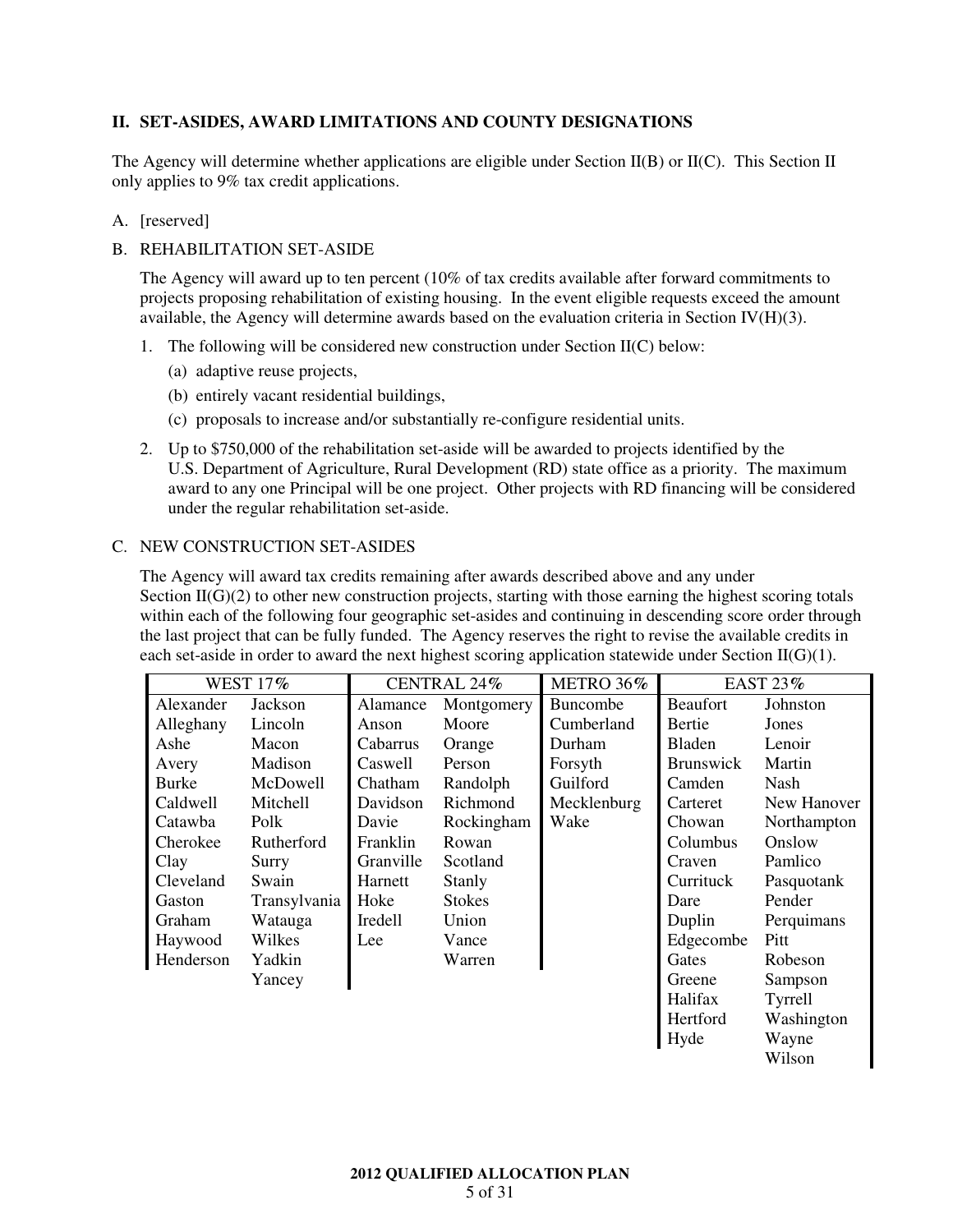## D. NONPROFIT AND CHDO SET-ASIDES AND LIMITS

## 1. SET-ASIDES

If necessary, the Agency will adjust the awards under the Plan to ensure that the overall allocation results in

- ten percent (10%) of the state's federal tax credit ceiling being awarded to projects involving tax exempt organizations (nonprofits) and
- fifteen percent (15%) of the Agency's HOME funds being awarded to projects involving Community Housing Development Organizations certified by the Agency (CHDOs).

Specifically, tax credits that would have been awarded to the lowest ranking project(s) that do(es) not fall into one of these categories will be awarded to the next highest ranking project(s) that do(es) until the overall allocation(s) reach(es) the necessary percentage(s). The Agency may make such adjustment(s) in any set-aside.

(a) Nonprofit Set-Aside

In order to qualify as a nonprofit application, the proposed project must either:

- not involve any for-profit Principals or
- comply with the material participation requirements of the Code, applicable federal regulations and Section VI(A)(2).
- (b) CHDO Set-Aside

In order to qualify as a CHDO application,

- $\bullet$  the proposed project must meet the requirements of subsection  $(D)(1)(a)$  above, 24 CFR  $92.300(a)(1)$ ,
- as of the full application deadline, the applicant, any Principal, or any affiliate must not undertake any choice-limiting activity prior to successful completion of the U.S. Department of Housing and Urban Development (HUD) environmental clearance review, and
- the project and owner must comply with regulations regarding the federal CHDO set-aside.

The Agency may determine that the requirements of the federal CHDO set-aside have been or will be met without implementing subsection  $(D)(1)(b)$ .

2. LIMITS

No more than twenty percent (20%) of the overall allocation will be awarded to projects where a nonprofit organization (or its qualified corporation) is the applicant under Section III( $C(5)$ . New construction awards will be counted towards this limitation first (in score order, excluding mortgage subsidy), then rehabilitation awards.

## E. PRINCIPAL AND PROJECT AWARD LIMITS; 30% BASIS BOOST

#### 1. PRINCIPAL LIMITS

- (a) The maximum awards to any one Principal will be a total of \$1,800,000 in tax credits, including all set-asides. New construction awards will be counted towards this limitation first (in score order, excluding mortgage subsidy), then rehabilitation awards.
- (b) The Agency may further limit awards based on unforeseen circumstances.
- (c) For purposes of the maximum allowed in this subsection  $(E)(1)$ , the Agency may determine that a person or entity not included in an application is a Principal for the proposed project. Such determination would include consideration of relationships between the parties in previously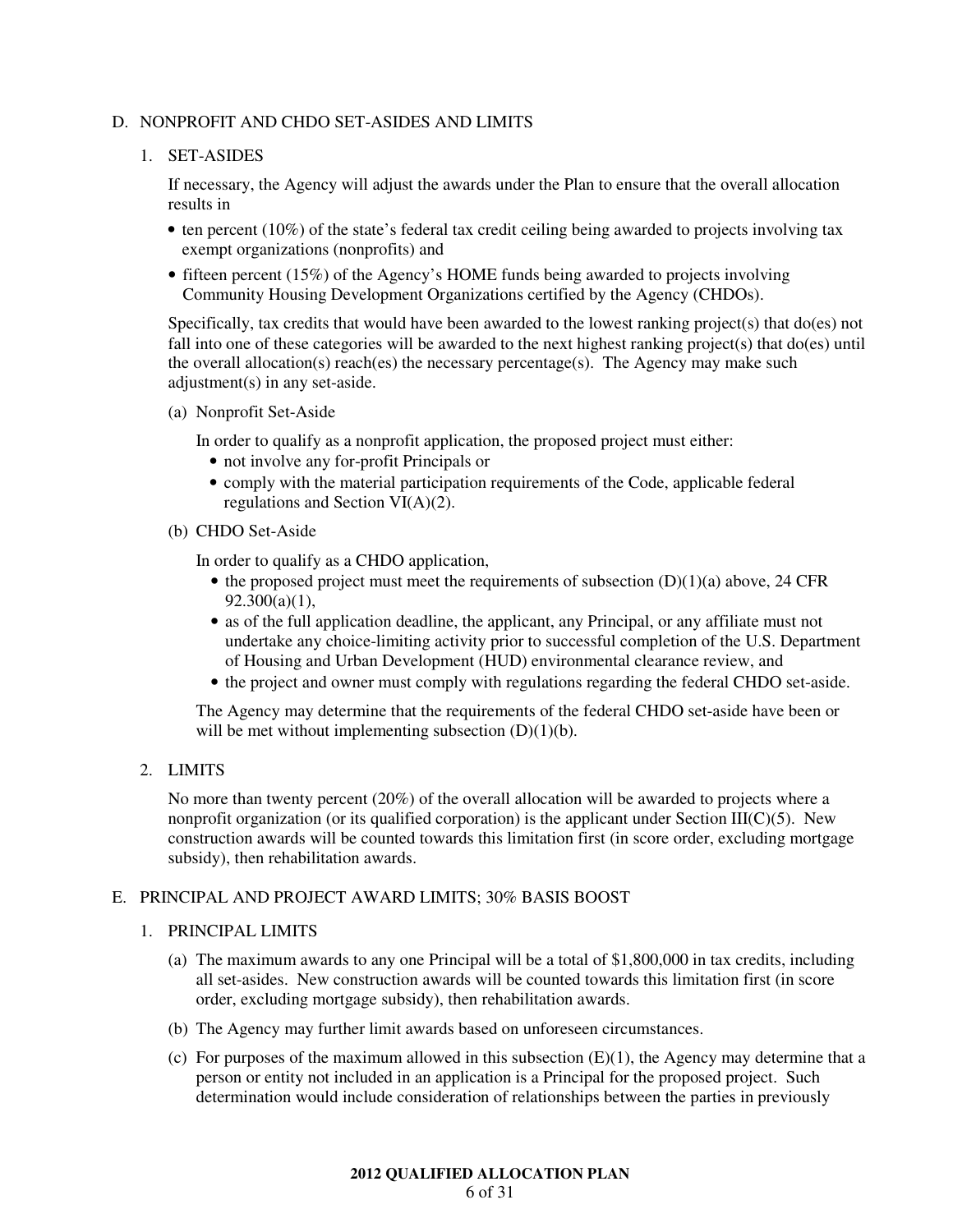awarded projects and other common interests. Standard fee for service contract relationships (such as accountants or attorneys) will not be considered.

## 2. PROJECT LIMIT

The maximum award to any one project will be \$1,000,000.

## 3. REDEVELOPMENT PROJECTS

- (a) The Agency may determine that fifty percent (50%) of the tax credits awarded to a Redevelopment Project does not count against some or all of the Principals involved for the purpose of subsection (E)(1) above. This determination will be based on the Principal's role in the project and overall development capacity. The allowance in this subsection  $(E)(3)(a)$  will apply to a maximum of one (1) project per Principal. In the event a Principal is involved in multiple Redevelopment Projects, this exemption will apply to the one with the smallest award of 9% tax credits.
- (b) The following are required to qualify as a Redevelopment Project:
	- (i) The site currently contains or contained at least one structure used for commercial, residential, educational, or governmental purposes.
	- (ii) The application proposes adaptive reuse with historic rehabilitation credits and/or new construction.
	- (iii) Any required demolition has been completed or is scheduled for completion in 2012 (not including the project buildings).
	- (iv) A unit of local government initiated the project and has invested community development resources in the Half Mile area within the last ten years.
	- (v) As of the preliminary application deadline, a unit of local government formally adopted a plan to address the deterioration in the Half Mile area and approved one or more of the following for the project:
		- donation of at least one parcel of land,
		- waiver of impact, tap, or related fees normally charged, or
		- commitment to lend/grant at least \$75,000 of its housing development funds.

The Agency will require official documentation of each element of local government participation.

#### 4. AGENCY-DESIGNATED BASIS BOOST

The Agency may boost the eligible basis of projects awarded in 2012 by up to fifteen percent (15%) if the deadline for the flat nine percent tax credit rate in Section  $42(b)(2)(A)$  is not extended (excluding projects using the DDA or QCT basis increase).

#### F. COUNTY AWARD LIMITS AND INCOME DESIGNATIONS

#### 1. AWARD LIMITS

- (a) No county will be awarded tax credits for new construction exceeding
	- \$2,000,000 in the Metro region, and
	- \$1,000,000 in the East, Central, and West regions,

unless doing so is necessary to meet another set-aside requirement of this Plan. No county will be awarded more than one project under the rehabilitation set-aside. The Agency may further limit awards based on unforeseen circumstances. The Agency may waive the county-based limits for revitalization efforts characterized by a high degree of committed public subsidies.

#### **2012 QUALIFIED ALLOCATION PLAN**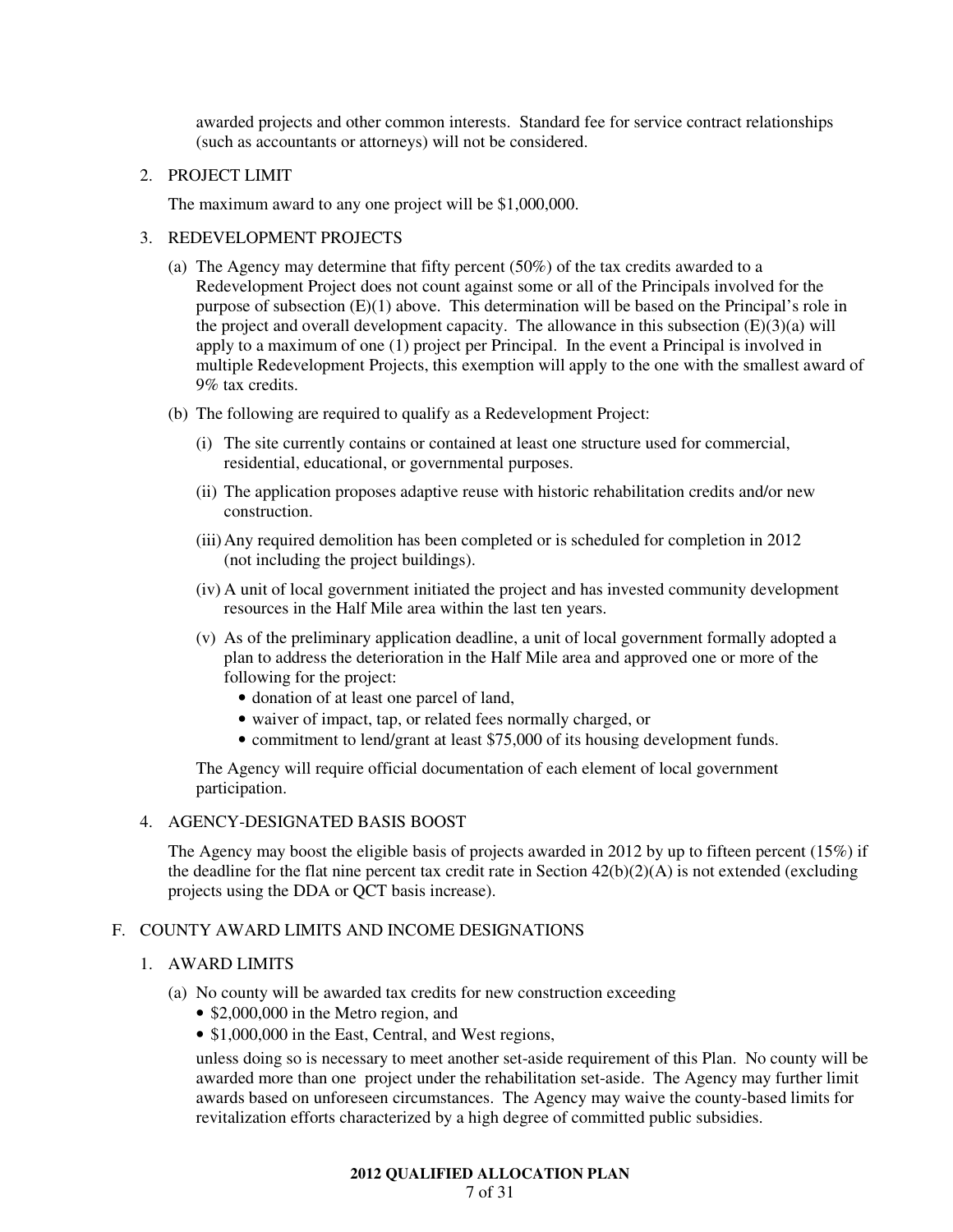(b) The Agency will not accept applications in the following counties: Alexander, Avery, Bladen, Brunswick, Lincoln, Moore, Orange, Pasquotank, Pitt, Randolph, Rockingham, Scotland, Stanly, Transylvania, and Wayne.

## 2. INCOME DESIGNATIONS

Pursuant to N.C.G.S. § 105-129.42(c) the Agency is responsible for designating each county as High, Moderate or Low Income. Five criteria were used for making this determination: (a) county median income; (b) poverty rate; (c) percent of population in rural areas; (d) regional growth patterns; (e) N.C. Department of Commerce tier (one, two or three).

Each county was considered as a whole and evaluated relative to others in the state. Based on this process, the Agency designates counties as follows:

| <b>HIGH</b><br><b>MODERATE</b> |                  |               | LOW             |                 |              |
|--------------------------------|------------------|---------------|-----------------|-----------------|--------------|
| Alamance                       | Alexander        | Lincoln       | Alleghany       | Graham          | Pasquotank   |
| <b>Buncombe</b>                | <b>Brunswick</b> | Moore         | Anson           | Greene          | Pender       |
| Cabarrus                       | Burke            | Nash          | Ashe            | Halifax         | Perquimans   |
| Catawba                        | Carteret         | Onslow        | Avery           | <b>Hertford</b> | Richmond     |
| Chatham                        | Cleveland        | Person        | <b>Beaufort</b> | Hoke            | Robeson      |
| Durham                         | Craven           | Pitt          | <b>Bertie</b>   | Hyde            | Rutherford   |
| Forsyth                        | Cumberland       | Polk          | Bladen          | Jackson         | Sampson      |
| Gaston                         | Dare             | Randolph      | Caldwell        | Jones           | Scotland     |
| Guilford                       | Davidson         | Rockingham    | Camden          | Lenoir          | Surry        |
| <b>Iredell</b>                 | Davie            | Rowan         | Caswell         | Macon           | Swain        |
| Johnston                       | Franklin         | Stanly        | Cherokee        | Madison         | Transylvania |
| Mecklenburg                    | Granville        | <b>Stokes</b> | Chowan          | Martin          | Tyrrell      |
| New Hanover                    | Harnett          | Watauga       | Clay            | McDowell        | Vance        |
| Orange                         | Haywood          | Wayne         | Columbus        | Mitchell        | Warren       |
| Union                          | Henderson        | Wilson        | Currituck       | Montgomery      | Washington   |
| Wake                           | Lee              | Yadkin        | Duplin          | Northampton     | Wilkes       |
|                                |                  |               | Edgecombe       | Pamlico         | Yancey       |
|                                |                  |               | Gates           |                 |              |

## G. OTHER AWARDS AND EXCEEDING LIMITATIONS

- 1. The Agency may award tax credits remaining from the four geographic set-asides to the next highest scoring (excluding mortgage subsidy) eligible new construction application(s) statewide and/or one or more eligible rehabilitation applications. The Agency may also carry forward any amount of tax credits to the next year.
- 2. The Agency may award 2012 tax credits outside of the normal process to projects that: a) allow the Agency to comply with HUD regulations regarding timely commitment of funds, b) prevent the loss of state or federal investment, c) provide housing for underserved populations or d) are part of a settlement agreement of legal action brought against a local government. The total amount of such awards(s) shall not exceed \$1,000,000.
- 3. The Agency may also make a forward commitment of the next year's tax credits in an amount necessary to fully fund project(s) with a partial award or to any project application that was submitted in a prior year if such application meets all the minimum requirements of the Plan. In the event that credits are returned or the state receives credits from the national pool, the Agency may elect to carry such credits forward, make an award to any project application (subject only to the nonprofit set aside), or a combination of both.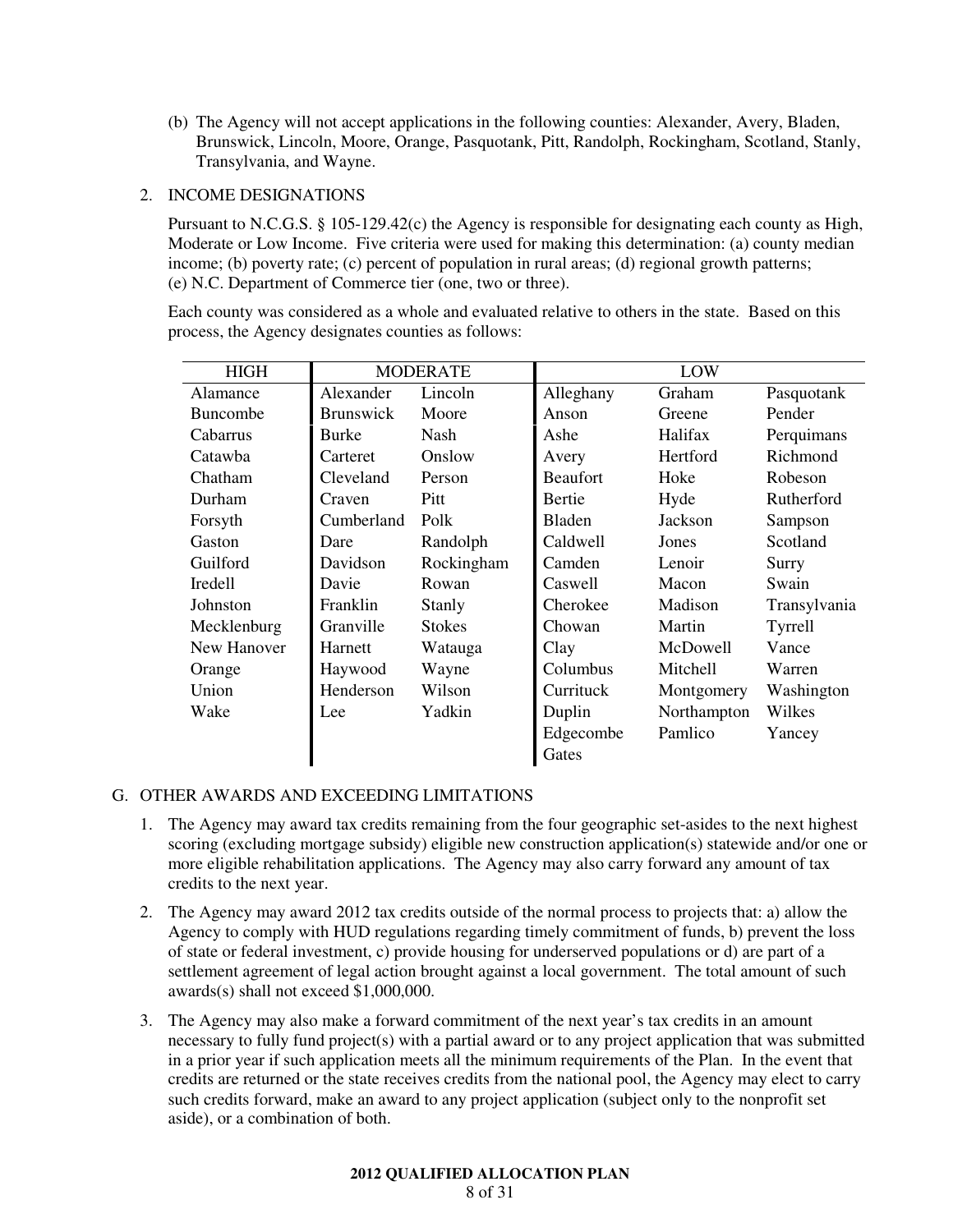4. The Agency may exceed the limitations on awards contained in Sections  $II(B)$ ,  $II(F)(1)$  and this Section II(G) in order to completely fund a project request.

## **III. DEADLINES, APPLICATION AND FEES**

#### A. APPLICATION AND AWARD SCHEDULE

The following schedule will apply to the 2012 application process for 9% tax credits and the first round of bond volume and 4% tax credits. The Agency will announce the application schedule for a second round of bond volume and 4% tax credits at a later time.

| January 13 | Deadline for submission of preliminary applications (12:00 noon)                                           |
|------------|------------------------------------------------------------------------------------------------------------|
| March 5    | Market analysts will mail studies to the Agency and applicants                                             |
| March 16   | Notification of final site scores                                                                          |
| March 26   | Deadline for market-related project revisions                                                              |
| April 2    | Deadline for the Agency and applicant to receive a hard copy of the revised market<br>study, if applicable |
| May 11     | Deadline for full applications (12:00 noon)                                                                |
| August     | Notification of tax credit awards                                                                          |

The Agency reserves the right to change the schedule to accommodate weather events or other unforeseen circumstances.

## B. APPLICATION, ALLOCATION, MONITORING AND PENALTY FEES

- 1. All applicants are required to pay a nonrefundable fee of \$5,520 at the submission of the preliminary application. This fee covers the cost of the market study or physical needs assessment and a \$1,220 preliminary application processing fee (which will be assessed for every electronic application submitted). The Agency may charge additional fee(s) to cover the cost of direct contracting with other providers (such as appraisers).
- 2. All applicants are required to pay a nonrefundable processing fee of \$1, 220 upon submission of the full application.
- 3. Entities receiving tax credit awards, including those involving tax exempt bond volume, are required to pay a nonrefundable allocation fee equal to 0.68% of the project's total qualified basis.
- 4. The allocation fee will be due at the time of either the carryover allocation or bond volume award. Failure to return the required documentation and fee by the date specified may result in cancellation of the allocation. The Agency may assess other fees for additional monitoring responsibilities.
- 5. Owners must pay a monitoring fee of \$760 per unit (includes all units, qualified, unrestricted and employee) prior to issuance of the project's IRS Form 8609.
- 6. If expenses for legal services are incurred by the Committee or Agency to correct mistakes of the Owner which jeopardize use of the tax credits, such legal costs will be paid by the Owner in the amount charged to the Agency or the Committee.
- 7. The Agency may assess applicants or owners a fee of up to \$2,000 for each instance of failure to comply with a written requirement, whether or not such requirement is in the Plan. The Agency will not process applications or other documentation relating to any Principal who has an outstanding balance of fees owed; such a delay in processing may result in disqualification of application(s).
- 8. The Agency will assess \$1,500 for closing a state tax credit loan and \$2,000 for an RPP closing.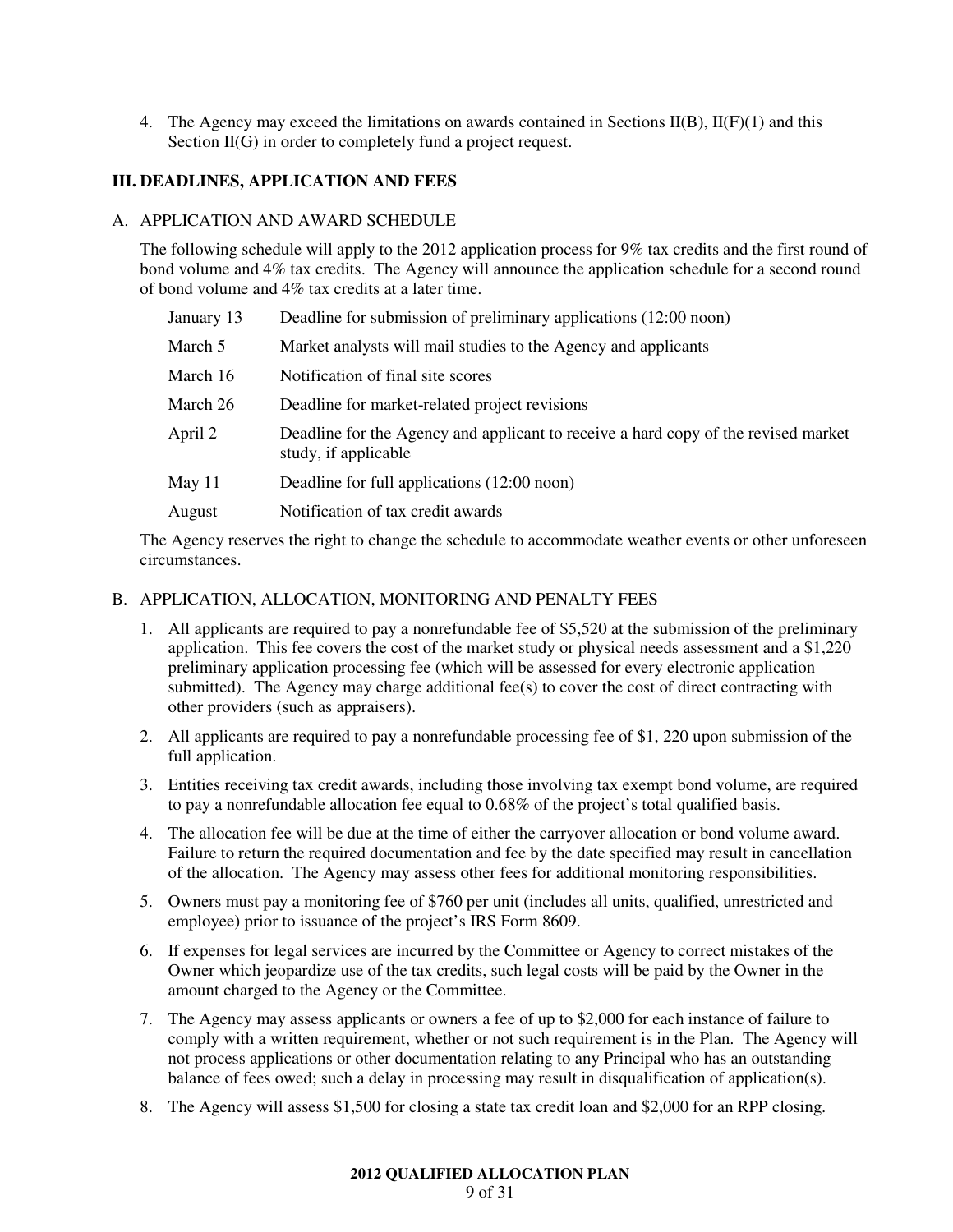## C. APPLICATION PROCESS AND REQUIREMENTS

- 1. The Agency may require applicants to submit any information, letter, or representation relating to Plan requirements or point scoring as part of the application process.
- 2. Any failure to comply with an Agency request under subsection  $(C)(1)$  above or any misrepresentation, false information or omission in any application document may result in disqualification of that application and any other involving the same owner(s), Principal(s), consultant(s) and/or application preparer(s). Any misrepresentation, false information or omission in the application document may also result in a revocation of a tax credit allocation.
- 3. The Agency may elect to treat applications involving more than one site, population type (family/elderly) or activity (new/rehabilitation) as separate for purposes of the Agency's application process. Each application would require a separate initial application fee. The Agency may allow such applications to be considered as one for the full application underwriting if all sites are secured by one permanent mortgage and are not intended for separation and sale after the tax credit allocation.
- 4. The Agency will notify the appropriate unit of government about the project after submission of the full application.
- 5. For each application one individual or validly existing entity must be identified as the applicant and execute the preliminary and full applications. An entity may be one of the following:
	- (a) corporation, including nonprofits,
	- (b) limited partnership, or
	- (c) limited liability company.

Only the identified applicant will have the ability to make decisions with regard to that application and be considered under Section  $IV(D)(1)$ . The applicant may enter into joint venture or other agreements but the Agency will not be responsible for evaluating those documents to determine the relative rights of the parties. If the application receives an award the applicant must become a managing member or general partner of the ownership entity.

## **IV. SELECTION CRITERIA AND THRESHOLD REQUIREMENTS**

Applications must meet all applicable threshold requirements to be considered for award and funding. Scoring and threshold determinations made in prior years are not binding on the Agency for the 2012 cycle. Penalties and limitations for market-rate units will not apply for applications with a commitment for a grant or no-payment financing equal to at least the amount of foregone federal tax credit equity and state tax credits.

## A. SITE AND MARKET EVALUATION

The Agency will not accept a full application where the preliminary application does not meet all site and market threshold requirements.

## 1. SITE EVALUATION (MAXIMUM 60 POINTS)

- (a) General Site Requirements:
	- (i) Sites must be sized to accommodate the number and type of units proposed. The applicant or a Principal must have site control by the preliminary application deadline, which may be evidenced by an option, contract or deed. The documentation of site control must include a plot plan.
	- (ii) Required zoning must be in place by the full application submission date, including special/conditional use permits, and any other discretionary land use approval required (includes all legislative or quasi-judicial decisions).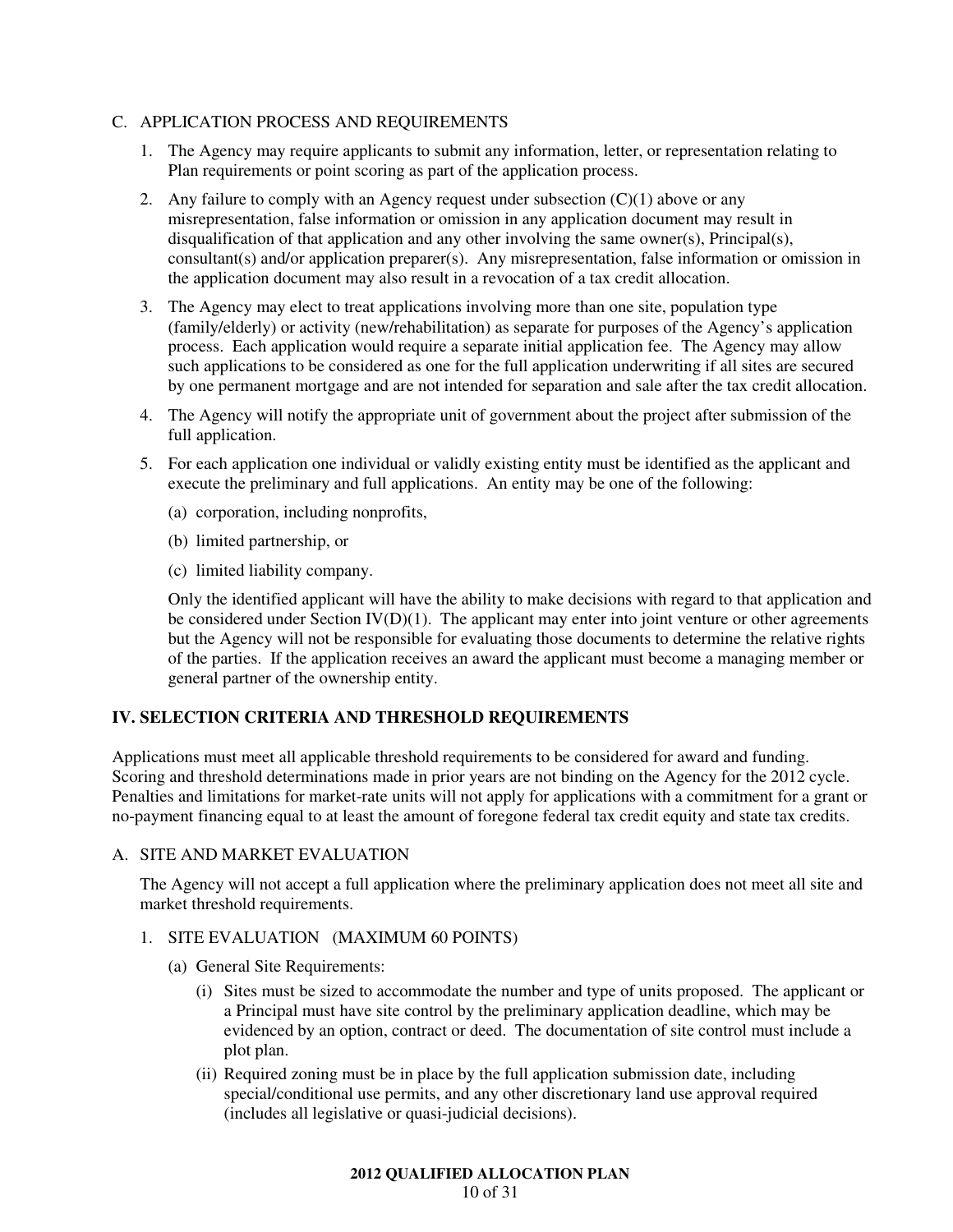- (iii) Utilities (water, sewer and electricity) must be available with adequate capacity to serve the site. Sites should be accessed directly by existing paved, publicly maintained roads. If not, it will be the owner's responsibility to extend utilities and roads to the site. In such cases, the applicant must explain and budget for such plans at the preliminary application stage and document the right to perform such work.
- (b) Criteria for Site Score Evaluation:

Site scores will be based on the following factors. Each will also serve as a threshold requirement; the Agency may remove an application from consideration if the site is sufficiently inadequate in one of the categories.

#### (i) NEIGHBORHOOD CHARACTERISTICS (MAXIMUM 18 POINTS)

- Good: 18 points if structures within a Half Mile are well maintained or the site qualifies as a Redevelopment Project (see Section II(E)(3)(b))
- Fair: 9 points if structures within a Half Mile are not well maintained and there are visible signs of deterioration
- Poor: 0 points if structures within a Half Mile are Blighted or have physical security modifications (e.g. barbed wire fencing or bars on windows)

Half Mile: The half mile radius from the approximate center of the site (does not apply to Amenities below).

Blighted: A structure that is abandoned, deteriorated substantially beyond normal wear and tear, a public nuisance, or appears to violate minimum health and safety standards.

#### (ii) AMENITIES (MAXIMUM 27 POINTS)

Points will be determined according to the matrix below. The amenity must be open for business as of the preliminary application date to be considered.

|                      | driving distance in miles |  |  |  |  |
|----------------------|---------------------------|--|--|--|--|
|                      |                           |  |  |  |  |
|                      |                           |  |  |  |  |
| Shopping or pharmacy |                           |  |  |  |  |

For example, an application will receive 7 points if the driving distance between the site and either Shopping or a pharmacy is greater than 0.5 miles but not more than 1 mile.

The driving distance will be the mileage as calculated by Google Maps. The measurement will be from:

- the point closest to the site entrance to
- the point closest to the amenity entrance.

Driveways, access easements, and other distances in excess of 500 feet between the nearest residential building of the proposed project and road shown on Google Maps will be included in the driving distance. For scattered site projects, the measurement will be from the location with the longest driving distance(s).

The following establishments qualify as a Grocery:

| Aldı                         | The Fresh Market                    | Kroger        | Super Kmart           |
|------------------------------|-------------------------------------|---------------|-----------------------|
| Bi-Lo                        | Harris Teeter                       | Lowes Foods   | <b>Super Target</b>   |
| <b>Bloom</b>                 | $\mathsf{I}(\mathsf{t} \mathsf{A})$ | Piggly Wiggly | Trader Joe's          |
| Compare Foods Ingle's Market |                                     | Sav-Mor       | Wal-Mart Super Center |
| Earth Fare                   | Just Save                           | Save-A-Lot    | Whole Foods           |
| Food Lion                    |                                     |               |                       |

Food Lion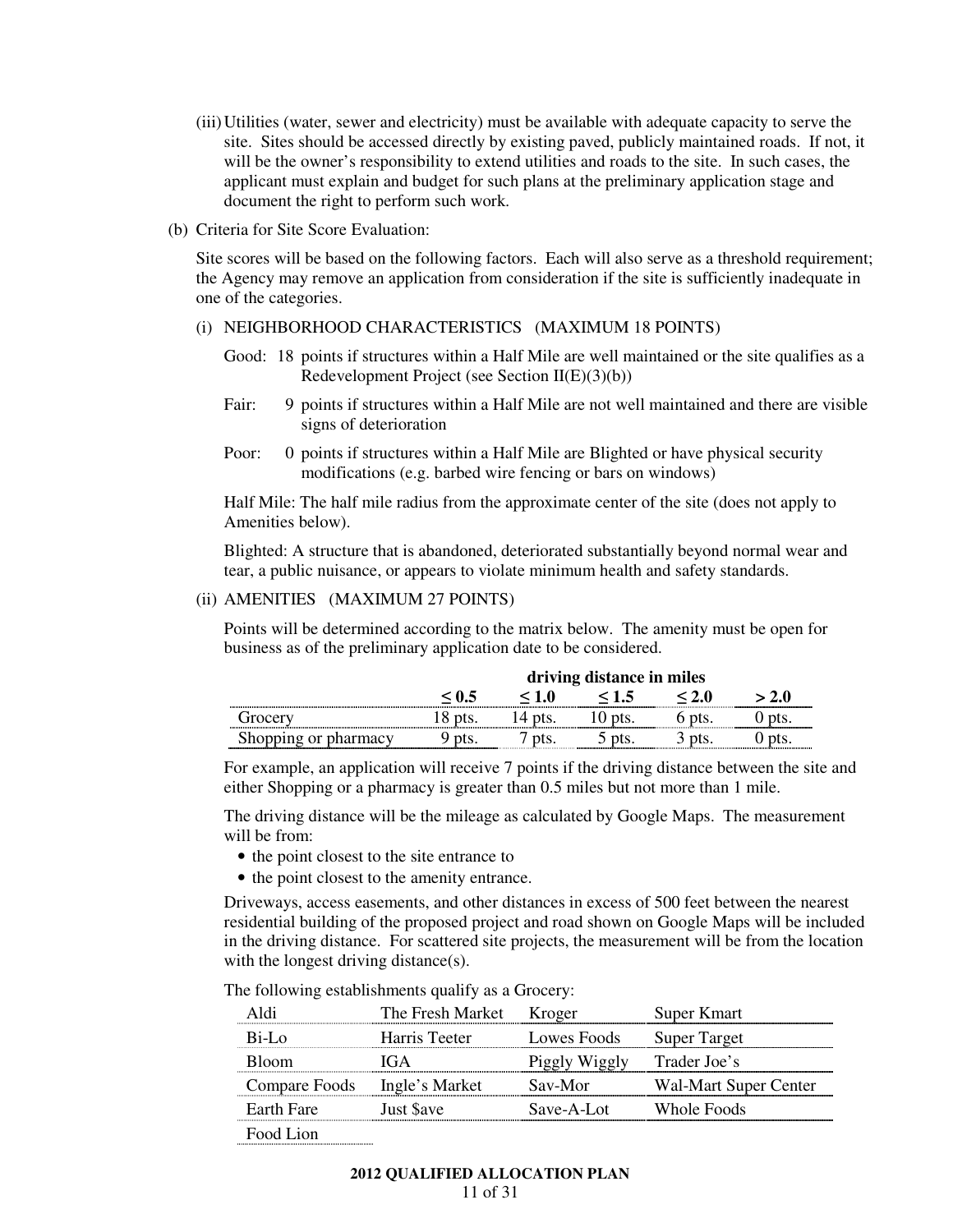The following establishments qualify as Shopping:

|                | I ree       |                   | rei            |
|----------------|-------------|-------------------|----------------|
| Jollar General | aily Dollar | $C \rightarrow C$ | lart<br>w al-M |

#### (iii) SITE SUITABILITY (MAXIMUM 15 POINTS)

 6 points if there is no Incompatible Use, which includes the following activities, conditions, or uses within the distance ranges specified:

Half Mile

- airports
- chemical or hazardous materials storage/disposal
- industrial or agricultural activities with environmental concerns (such as odors or pollution)
- commercial junk or salvage yards
- landfills currently in operation
- sources of excessive noise
- wastewater treatment facilities

A parcel or right of way within 500 feet containing any of the following:

- adult entertainment establishment
- electrical utility substation, whether active or not
- distribution facility
- factory or similar operation
- frequently used railroad tracks
- high traffic corridor
- jail or prison
- large swamp
- power transmission lines and tower
- 3 points if there are no negative features, design challenges, physical barriers, or other unusual and problematic circumstances that would impede project construction or adversely affect future tenants, including but not limited to: power transmission lines and towers, flood hazards, steep slopes, large boulders, ravines, year-round streams, wetlands, and other similar features (for adaptive reuse projects: suitability for residential use and difficulties posed by the building(s), such as limited parking, environmental problems or the need for excessive demolition)
- 3 points if the project would be visible to potential tenants using normal travel patterns and is within 500 feet of a building that is currently in use for residential, commercial, educational, or governmental purposes (excluding Blighted structures or Incompatible Uses)
- 3 points if traffic controls allow for safe and convenient access to the site; for example right turn only when exiting the site would not receive points

#### 2. MARKET ANALYSIS

The Agency will administer the market study process based on this Section and the terms of **Appendix A** (incorporated herein by reference).

(a) The Agency will contract directly with market analysts to perform studies. Applicants may interact with market analysts and will have an opportunity to revise their project (unit mix, targeting). Any revisions must be submitted in writing to both the market analyst and to the Agency, following the schedule in Section III(A), and will be binding on the applicant for the full application.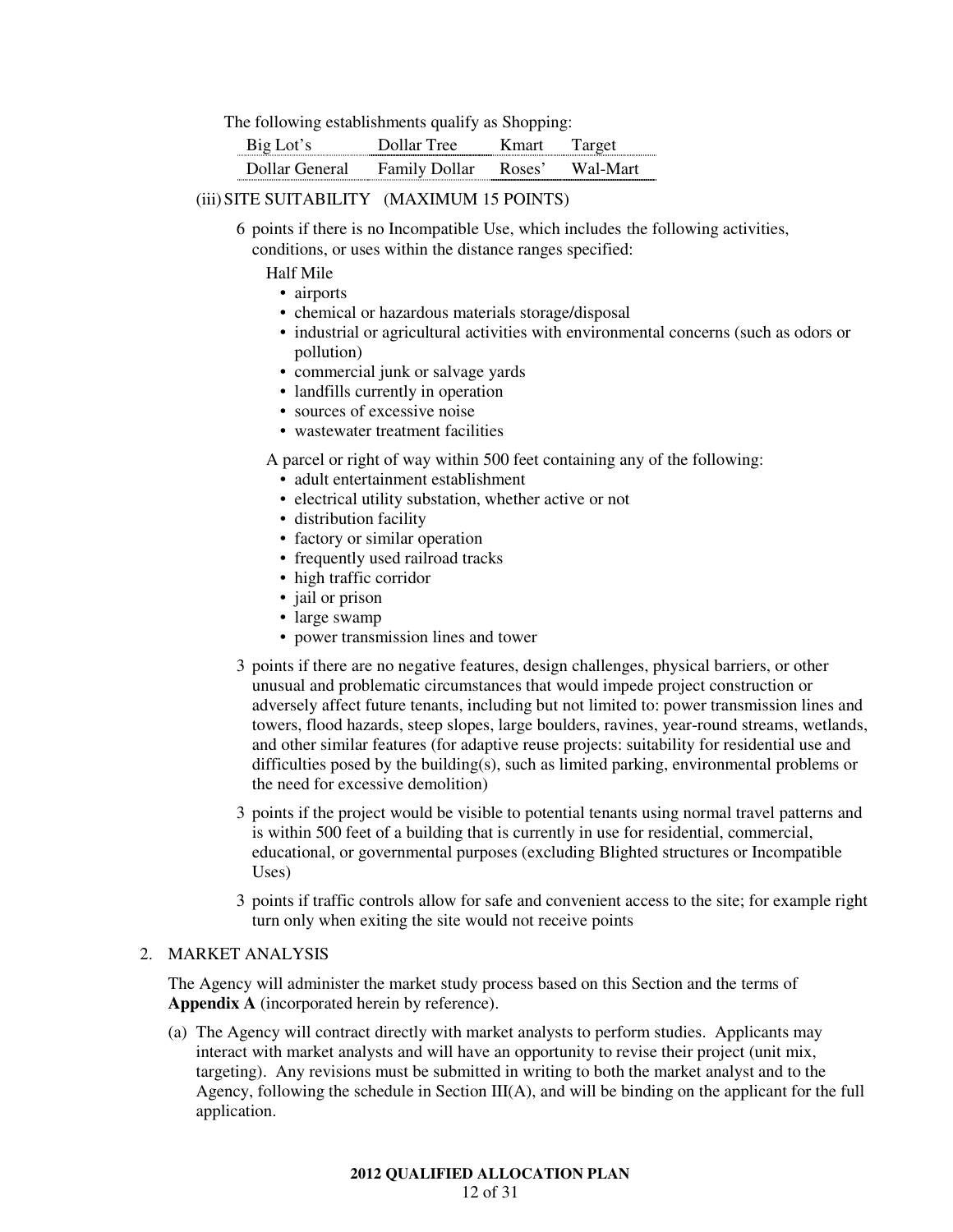- (b) The Agency will limit the number of projects awarded in the same application round to those that it determines can be supported in the market.
- (c) The following four criteria are threshold requirements for new construction applications:
	- (i) the project's capture rate,
	- (ii) the project's absorption rate,
	- (iii) the vacancy rate at comparable properties (what qualifies as a comparable will vary based on the circumstances), and
	- (iv) the project's effect on existing or awarded properties with 9% tax credits or Agency loans.

Applicants may not increase rents or the number of units after the deadline for completing market-related project revisions.

- (c) The Agency is not bound by the conclusions or recommendations of the market analyst(s), and will use its discretion in evaluating the criteria listed in this subsection (A)(2).
- (d) Projects may not give preferences to potential tenants based on:
	- (i) residing in the jurisdiction of a particular local government,
	- (ii) having a particular disability, or
	- (iii) being part of a specific occupational group (e.g. artists).

## B. RENT AFFORDABILITY

- 1. FEDERAL RENTAL ASSISTANCE
	- (a) Applicants proposing to convert tenant-based Housing Choice Vouchers (Section 8) to a projectbased subsidy (pursuant to 24 CFR Part 983) must submit a letter from the issuing authority in a form approved by the Agency. Conversion of vouchers will be treated as funding source under Section VI(B)(6)(d); a project will be ineligible for an allocation if it does not meet requirements set by the Agency as part of the application and award process. Such requirements may involve the public housing authority's (PHA's) Annual Plan, selection policy, and approval for advertising.
	- (b) Applicants must include a written agreement between the owner and all PHAs and Section 8 providers with jurisdiction inside the project's primary market area. The agreement must commit the PHAs to include the project in any listing of housing opportunities where households with tenant-based subsidies are welcome, and the project's management agent to actively seek referrals from the PHAs to apply for units at the proposed project. If one or more of the PHAs refuses to cooperate for any reason, an explanation must be submitted as well as a statement of commitment by the applicant to seek referrals from the PHA(s). This requirement does not apply to projects with rental assistance provided through RD or if one hundred percent (100%) of the units have project-based subsidy.

## 2. MORTGAGE SUBSIDIES AND LEVERAGING (MAXIMUM 10 POINTS)

(a) Eligibility:

Only loans or grants from the following sources will qualify for points under this subsection  $(B)(2)$ :

- (i) HOPE VI,
- (ii) Community Development Block Grant (CDBG) program funds,
- (iii) HUD Section 202 or 811,
- (iv) established local government housing development funds, and
- (v) RD Section 515.

#### **2012 QUALIFIED ALLOCATION PLAN**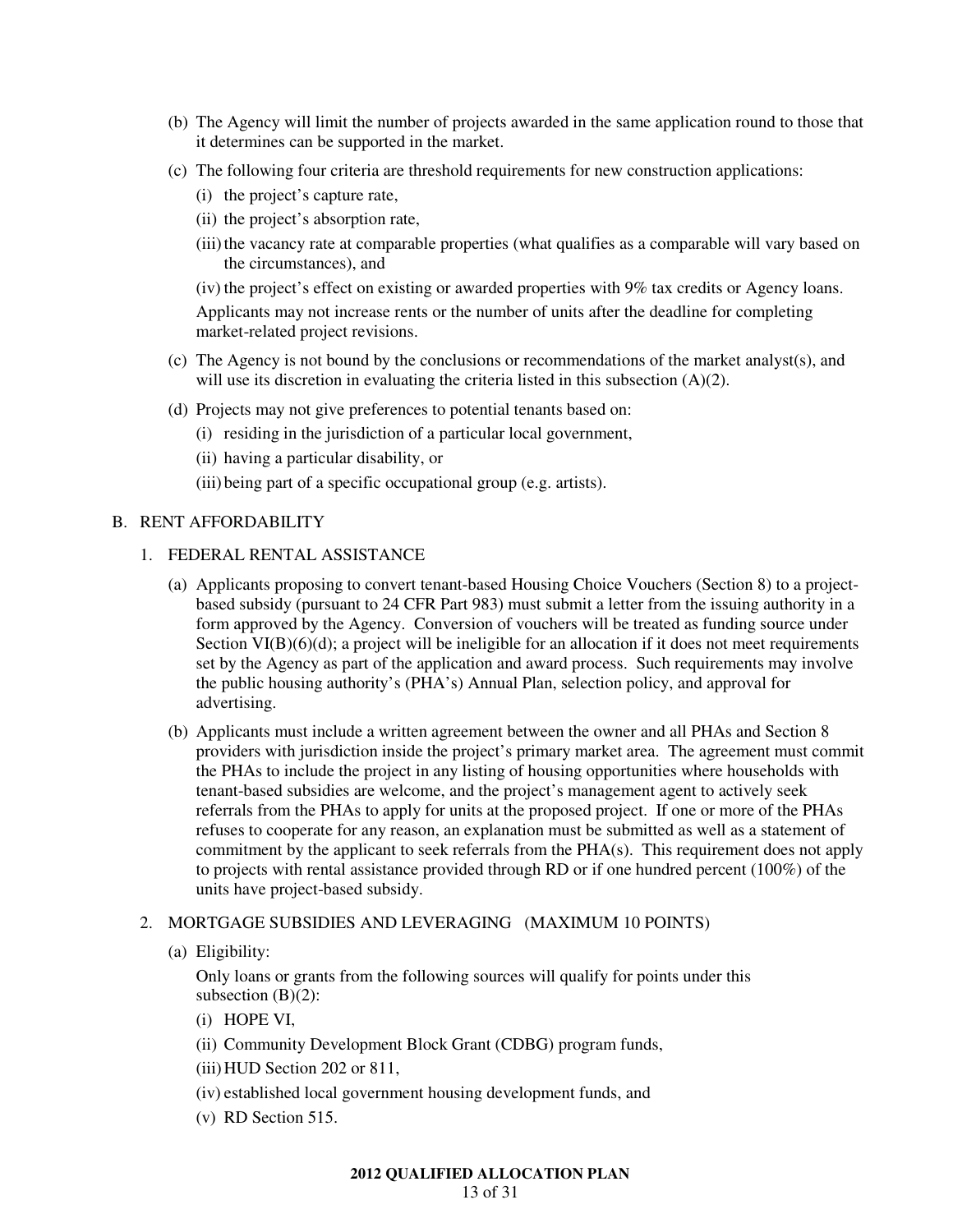Other sources of funding may qualify PROVIDED THEY ARE APPROVED IN WRITING IN ADVANCE by the Agency prior to the preliminary application deadline. (Approval of a particular source in prior years does not meet this requirement.) Applications including marketrate units will be ineligible for points under subsection  $(B)(2)$  unless the total housing expense for all market-rate units are at least twenty percent (20%) higher than the maximum allowed for a unit at 60% area median income. Adjustments to the purchase price of the land by the seller, Agency loans, state credits and bond financing are not sources of mortgage subsidy.

(b) Required Terms:

In order to qualify for points under subsection (B)(2), loans must be listed as a source in the full application, comply with the requirements of Section VI(B)(6)(b), and have a term of at least twenty (20) years and an interest rate less than or equal to two percent (2%). See Section IV(C)(2) for a restriction on RPP loans for applications with local government financing.

(c) Metro Region:

Applications will earn points based on the total amount of qualifying funds committed per unit (excluding an employee/manager's unit), as described below:

| Funds/Unit | Points |
|------------|--------|
| \$6,000    |        |
| \$8,000    |        |
| \$10,000   |        |

The calculation includes all units and amounts will not be rounded up. The funds-to-unit ratio approved by the lending source determines the score. The amount provided by a local government will be reduced by the amount included in the project budget for any impact, tap, or related fees charged by that local government and the cost of land sold by that local government.

## 3. TENANT RENT LEVELS (MAXIMUM 5 POINTS)

The application may earn points under one of the following scenarios:

- (a) If the project is in a High Income county:
	- Five (5) points will be awarded if at least twenty-five percent (25%) of qualified low-income units will be affordable to and occupied by households with incomes at or below thirty percent (30%) of county median income.
	- Two (2) points will be awarded if at least fifty percent (50%) of qualified low-income units will be affordable to and occupied by households with incomes at or below forty percent (40%) of county median income.

(The two options for point scoring in this subsection are mutually exclusive.)

- (b) If the project is in a Moderate Income county:
	- Five (5) points will be awarded if at least twenty-five percent (25%) of qualified low-income units will be affordable to and occupied by households with incomes at or below forty percent (40%) of county median income.
	- Two (2) points will be awarded if at least fifty percent (50%) of qualified low-income units will be affordable to and occupied by households with incomes at or below fifty percent (50%) of county median income.

(The two options for point scoring in this subsection are mutually exclusive.)

- (c) If the project is in a Low Income county, five (5) points will be awarded for projects in which at least forty percent (40%) of qualified low-income units will be affordable to and occupied by households with incomes at or below fifty percent (50%) of county median income.
- (d) Five (5) points will be awarded to applications for new construction tax exempt bond projects that meet one of the following requirements:

## **2012 QUALIFIED ALLOCATION PLAN**

14 of 31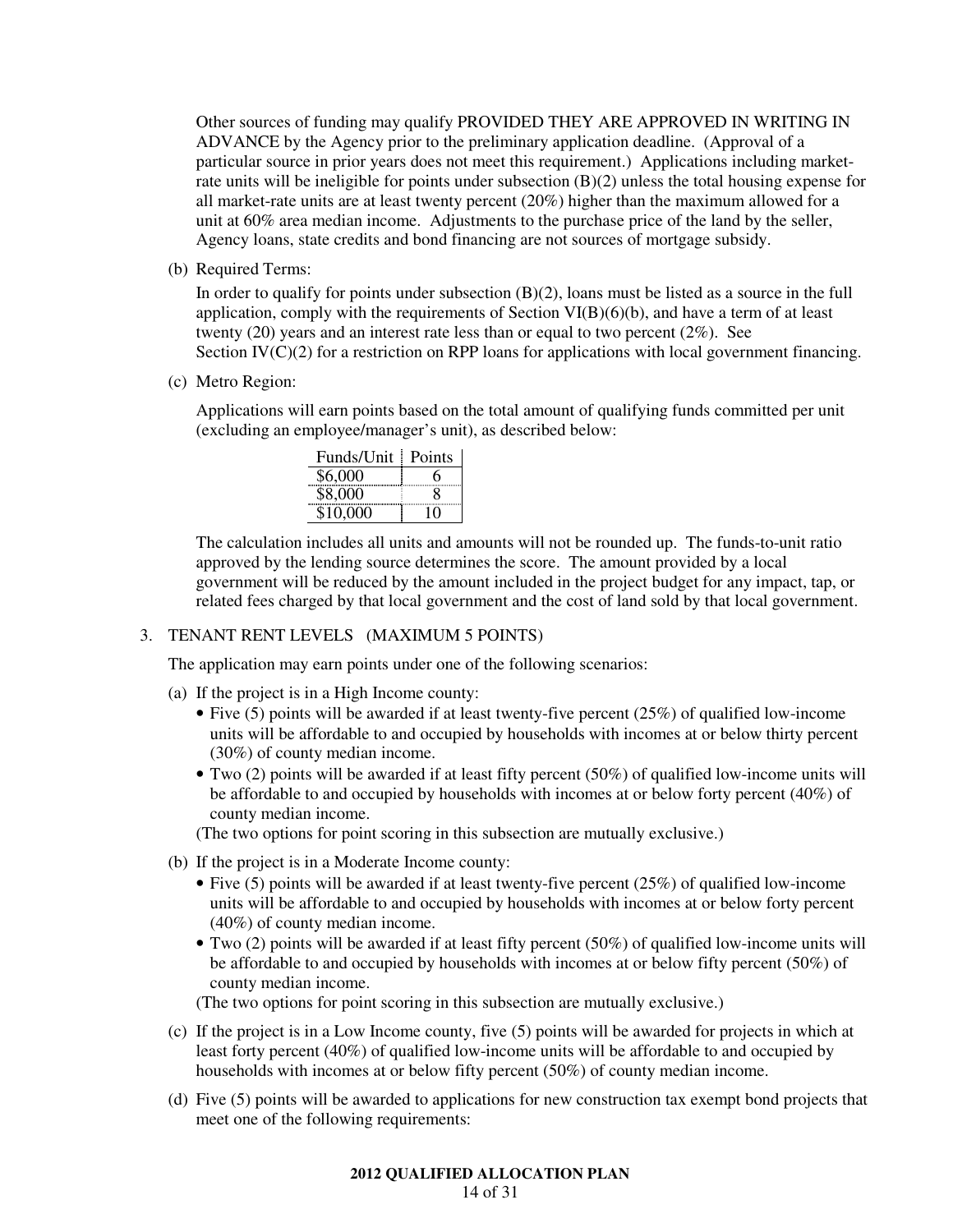- at least twenty percent (20%) of total units will be affordable to and occupied by households with incomes at or below fifty percent (50%) of county median income, or
- at least ten percent (10%) of total units will be affordable to and occupied by households with incomes at or below forty percent (40%) of county median income.

(The two options for point scoring in this subsection are mutually exclusive.)

## C. PROJECT DEVELOPMENT COSTS AND RPP LIMITATIONS

#### 1. MAXIMUM PROJECT DEVELOPMENT COSTS (NEGATIVE 20 POINTS)

The Agency will assess negative points to applications listing more than the following in lines 5 and 6 of the Project Development Cost (PDC) description, as outlined in Chart A below. The point structure in Chart B will apply to the following:

- (a) all units are detached single family houses or duplexes,
- (b) serving persons with severe mobility impairments,
- (c) development challenges resulting from being within or adjacent to a central business district,
- (d) public housing redevelopment projects, or
- (e) building(s) with both steel and concrete construction and at least four (4) stories of housing.

The per-unit amount calculation includes all items covered by the construction contract, building permits, Energy Star, certifications for green programs, and any other costs not unique to the specific proposal.

| <b>Chart A</b> | <b>Chart B</b> |  |
|----------------|----------------|--|
| $$60,000$ -10  | $$71,000$ -10  |  |
| $$69,000$ -20  | $$85,000$ -20  |  |

The Agency will review proposed costs for historic adaptive re-use projects and approve the amount during the application review process.

See Sections VI(B)(7), (8), and (9) for other cost restrictions.

## 2. RESTRICTIONS ON RPP AWARDS

- (a) Projects requesting RPP funds may not:
	- (i) request RPP loan funds in excess of the following amounts per unit- \$15,000 in High Income counties; \$20,000 in Moderate Income counties; \$25,000 in Low Income counties,
	- (ii) include market-rate units,
	- (iii) involve Principals who have entered into a workout or deferment plan within the previous year for an RPP loan awarded after January 1, 2003,
	- (iv) request less than \$150,000 or more than \$1,000,000 per project, or
	- (v) have a commitment of funds from a local government under terms that will result in more repayment than the RPP financing (see description in subsection  $(C)(2)(b)$  below).

The maximum award of RPP funds to any one Principal will be a total of \$1,600,000. Requesting an RPP loan may result in an application being ineligible under Section VI(B)(6)(d) if the Agency has inadequate funds.

(b) Projects may only request an RPP loan if the principal and interest payments for RPP and any local government financing will be equal to the anticipated net operating income divided by 1.15, less conventional debt service:

Repayment of RPP and local government loans  $= (NOI / 1.15)$  – conventional debt service.

## **2012 QUALIFIED ALLOCATION PLAN**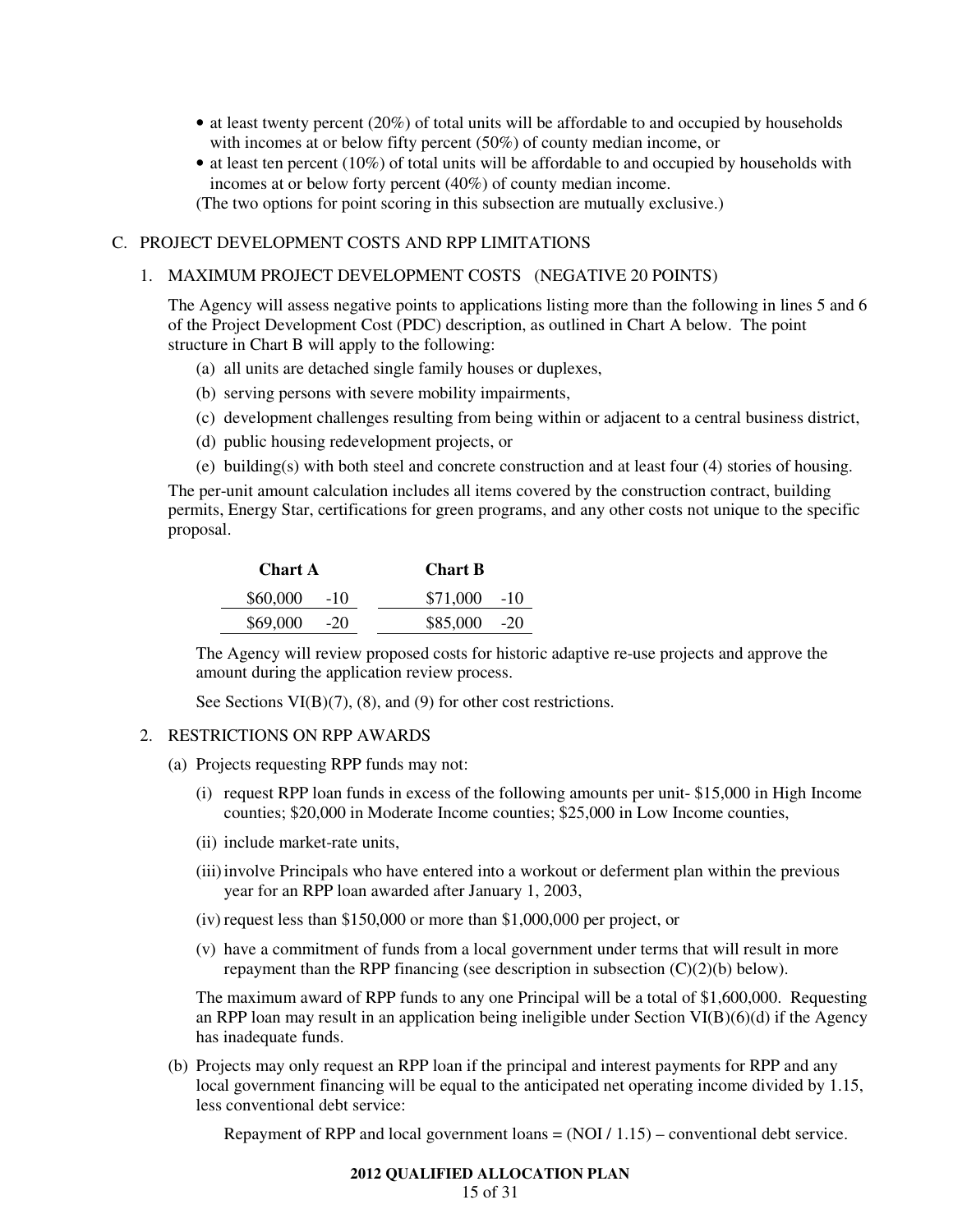The amount of repayment will be split between the RPP loan and local government lenders based on their relative percentage of loan amounts. For example:

RPP Loan =  $$400,000$ local government loan = \$200,000

|                                                                             | Year 1 Year 2 Year 3 Year 4     |  |
|-----------------------------------------------------------------------------|---------------------------------|--|
| Anticipated amount available for repayment \$10,000 \$8,000 \$6,000 \$4,000 |                                 |  |
| RPP principal and interest payments                                         | \$6,667 \$5,333 \$4,000 \$2,667 |  |
| local government P&I payments                                               | \$3,333 \$2,667 \$2,000 \$1,333 |  |

(c) Loan payments made to the applicant, any Principal, member or partner of the ownership entity, or any affiliate thereof, will be taken out of cash flow remaining after RPP payments.

## D. CAPABILITY OF THE PROJECT TEAM

#### 1. DEVELOPMENT EXPERIENCE (MAXIMUM 5 POINTS)

- (a) At least one Principal must have successfully developed, operated and maintained in compliance one (1) North Carolina low-income housing tax credit project. The project must have been placed in service between December 1, 2005 and January 1, 2011. (The Agency may waive this requirement for applicants with adequate experience in the North Carolina tax credit program.) Such Principal must:
	- (i) be identified in the preliminary application as the applicant under Section III( $C$ )(5),
	- (ii) become a general partner or managing member of the ownership entity, and
	- (iii) remain responsible for overseeing the project and operation of the project for a period of two (2) years after placed in service.

The Agency will determine what qualifies as successful and who can be considered as involved in a particular project.

- (b) All owners and Principals must disclose all previous participation in the low-income housing tax credit program. Additionally, owners and Principals that have participated in an out of state tax credit allocation may be required to complete an Authorization for Release of Information form.
- (c) The Agency reserves the right to determine that a particular development team does not meet the threshold requirement of subsection  $(D)(1)(a)$  due to differences between its prior work and the proposed project. Particularly important in this evaluation is the type of subsidy program used in the previous experience (such as tax-exempt bonds, RD).
- (d) Five (5) points will be awarded if the Principal meeting the eligibility requirement in subsection  $(D)(1)(a)$  either:
	- (i) was a Principal in ten awards of 9% tax credits in North Carolina from 2005 through 2011, or
	- (ii) has her/his/its principal office in North Carolina.

In making this determination the Agency may consider **Appendix C** form(s) submitted in prior cycles.

#### 2. MANAGEMENT EXPERIENCE

The management agent must have at least:

- (a) one similar tax credit project in their current portfolio, and
- (b) one staff person serving in a supervisory capacity with regard to the project who has been certified as a tax credit compliance specialist.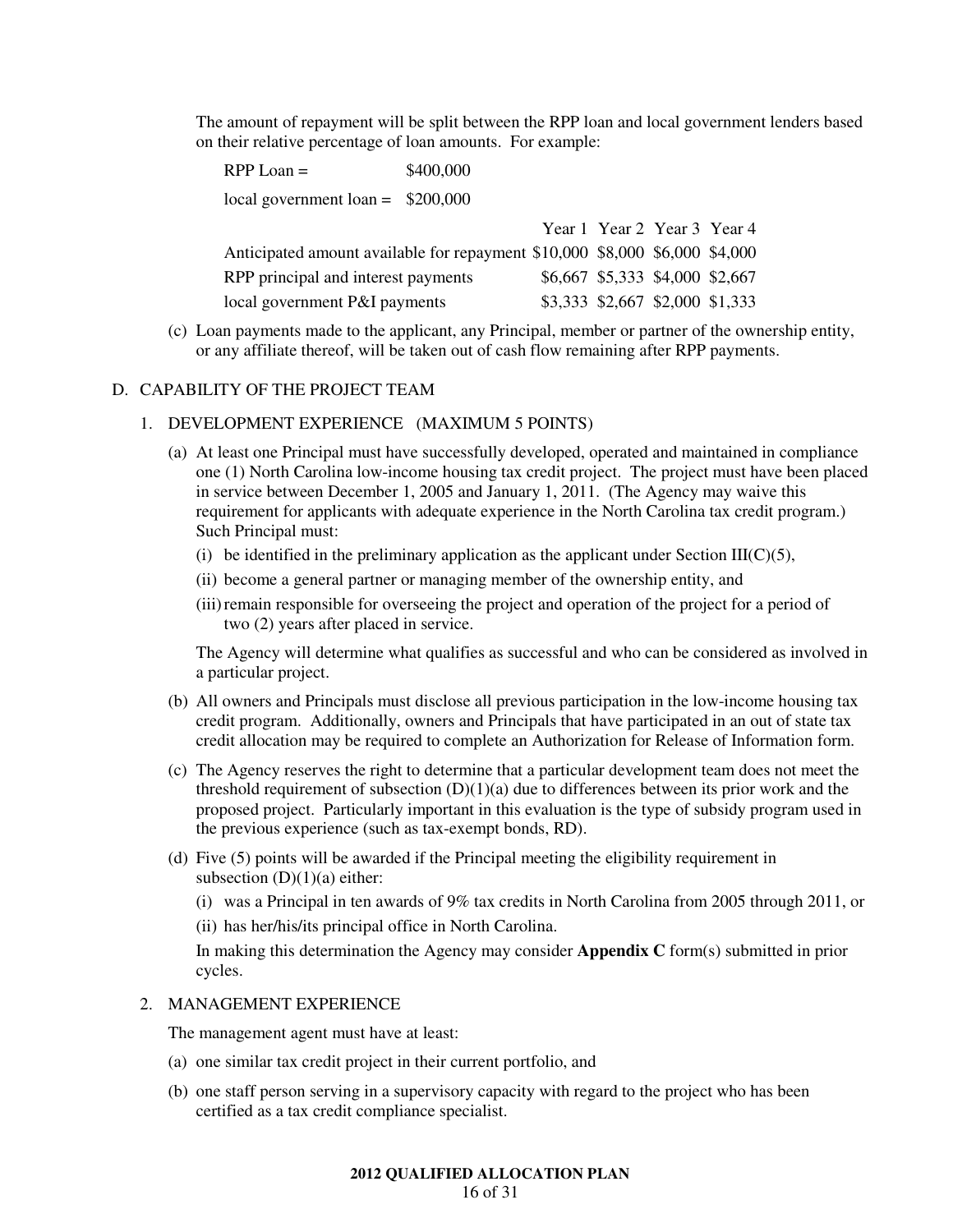Such certification must be from an organization accepted by the Agency (refer to the list in **Appendix C**). None of the persons or entities serving as management agent may have in their portfolio a project with material or uncorrected non-compliance beyond the cure period. The management agent listed on the application must be retained by the ownership entity for at least two (2) years after project completion, unless the agent is guilty of specific nonperformance of duties.

#### 3. PROJECT TEAM DISQUALIFICATIONS

The Agency may disqualify any owner, Principal or management agent, who:

- (a) has been debarred or received a limited denial of participation in the past ten years by any federal or state agency from participating in any development program;
- (b) within the past ten years has been in a bankruptcy, an adverse fair housing settlement, an adverse civil rights settlement, or an adverse federal or state government proceeding and settlement;
- (c) has been in a mortgage default or arrearage of three months or more within the last five years on any publicly subsidized project;
- (d) has been involved within the past ten years in a project which previously received an allocation of tax credits but failed to meet standards or requirements of the tax credit allocation or failed to fulfill one of the representations contained in an application for tax credits;
- (e) has been found to be directly or indirectly responsible for any other project within the past five years in which there is or was uncorrected noncompliance more than three months from the date of notification by the Agency or any other state allocating agency;
- (f) interferes with a tax credit application for which it is not an owner or Principal at a public hearing or other official meeting;
- (g) has outstanding flags in HUD's national 2530 National Participation system;
- (h) has been involved in any project awarded 9% tax credits in 2011 for which the equity investment has not closed as of the full application deadline;
- (i) has been involved in any project awarded tax credits after 2000 where there has been a change in general partners or managing members during the last five years that the Agency did not approve in writing beforehand;
- (j) would be removed from the ownership of a project that is the subject of an application under the rehabilitation set-aside in the current cycle; or
- (k) is not in good standing with the Agency.

A disqualification under this subsection (D)(3) will result in the individual or entity involved not being allowed to participate in the 2012 cycle and removing from consideration any application where they are identified.

#### E. UNIT MIX AND PROJECT SIZE

- 1. Ten (-10) points will be subtracted from any full application that includes market-rate units. This penalty will not apply where, as of the full application, the rents for all market rate units are at least five percent (5%) higher than the maximum allowed for a unit at 60% AMI and the market study indicates that such rents are feasible.
- 2. New construction 9% tax credit projects may not exceed one hundred and twenty (120) units.
- 3. New construction bond financed projects may not exceed two hundred (200) units.
- 4. All projects must have at least twenty four (24) qualified low-income units.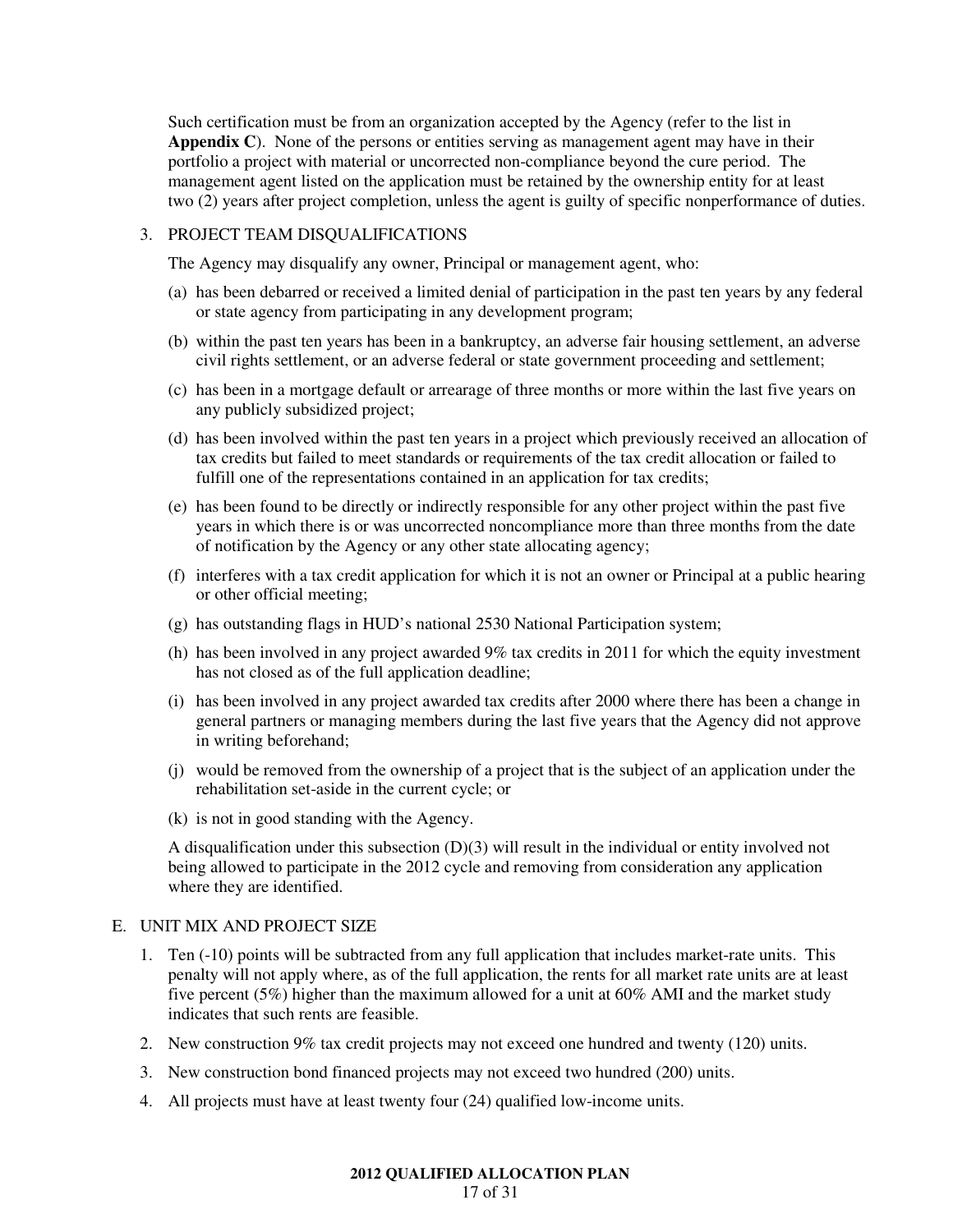The Agency reserves the right to waive the penalties and limitations in this Section IV(E) for proposals that reduce low-income and minority concentration, including public housing projects, and subsection (E)(2) for proposals that are within a transit station area as defined by the Charlotte Region Transit Station Area Joint Development Principles and Policy Guidelines or adaptive re-use projects where made necessary by the building(s) physical structure.

## F. SPECIAL CRITERIA AND TIEBREAKERS

## 1. ENERGY STAR

New construction residential buildings must comply with all Energy Star standards as defined in **Appendix B** (incorporated herein by reference). Adaptive re-use and rehabilitation projects must comply to the extent doing so is economically feasible and as allowed by historic preservation rules.

## 2. GENERAL CONTRACTOR (MAXIMUM 2 POINTS)

Two (2) points will be awarded if the general contractor listed in the full application has its principal office in North Carolina.

## 3. UNITS FOR THE MOBILITY IMPAIRED

Five percent (5%) of all units in new construction projects must meet the accessibility standards as defined in **Appendix B** (incorporated herein by reference). THESE UNITS ARE IN ADDITION TO MOBILITY IMPAIRED UNITS REQUIRED BY FEDERAL AND STATE LAW (INCLUDING BUILDING CODES). Units for the mobility impaired should be available to all tenants who would benefit from their design and are not necessarily reserved under the Targeting Plan requirements of subsection  $(F)(4)$ .

#### 4. TARGETING PLANS

All projects will be required to target ten percent (10%) of the total units to persons with disabilities or homeless populations. Projects with federal project-based rental assistance must target at least five (5) units regardless of size. Projects that are targeting units under this subsection are not required to provide onsite supportive services or a service coordinator.

Owners must demonstrate a partnership with a local lead agency and submit a Targeting Plan for review and certification by the N.C. Department of Health and Human Services (DHHS). At a minimum, Targeting Plans must include:

- (a) A description of how the project will meet the needs of the targeted tenants including access to supportive services, transportation, proximity to community amenities, etc.
- (b) A description of the experience of the local lead agency and their capacity to provide access to supportive services, and to maintain relationships with the management agent and community service providers for the duration of the compliance period.
- (c) A Memorandum of Understanding (MOU) between the developer(s), management agent and the lead local agency. The MOU will include-
	- (i) A commitment from the local lead agency to provide, coordinate and/or act as a referral agent to assure that supportive services will be available to the targeted tenants.
	- (ii) The referral and screening process that will be used to refer tenants to the project, the screening criteria that will be used, and the willingness of all parties to negotiate reasonable accommodations to facilitate the admittance of persons with disabilities into the project.
	- (iii) A communications plan between the project management and the local lead agency that will accommodate staff turnover and assure continuing linkages between the project and the local lead agency for the duration of the compliance period.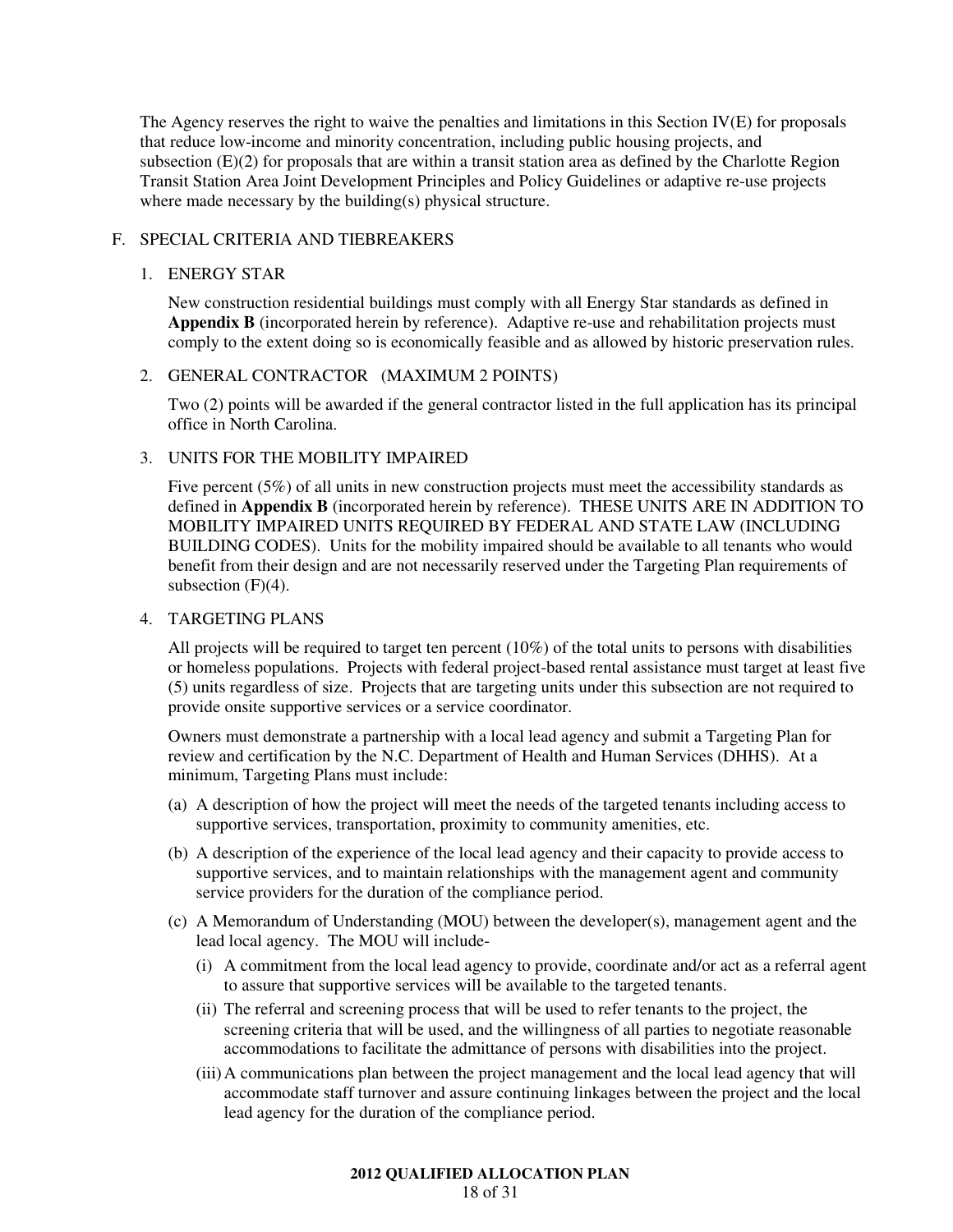- (d) Certification that participation in supportive services will not be a condition of tenancy.
- (e) Agreement that for a period of ninety (90) days after certificate of occupancy, the required number of units for persons with disabilities will be held vacant other than for such population(s).
- (f) Agreement to maintain a separate waiting list for persons with disabilities and prioritizing these individuals for any units that may become vacant after the initial rent-up period, up to the required number of units.
- (g) Agreement to affirmatively market to persons with disabilities.
- (h) Agreement to include a section on reasonable accommodation in property management's application for tenancy.
- (i) Agreement to accept Section 8 vouchers or certificates (or other rental assistance) as allowable income as part of property management income requirement guidelines for eligible tenants and not require total income for persons with rental assistance beyond that which is reasonably available to persons with disabilities currently receiving SSI and SSDI benefits.
- (j) A description of how the project will make the targeted units affordable to persons with extremely low incomes. NOTE: Key Program assistance is only available to persons receiving income based upon a disability. Projects targeting units to non–disabled homeless populations or persons in recovery with only a substance abuse diagnosis must have an alternative mechanism to assure affordability.

The requirements of this subsection  $(F)(4)$  may be fully or partially waived to the extent the Agency determines that they are not feasible. A Targeting Plan template and other documents related to this subsection are included in **Appendix D** (incorporated herein by reference). Owners will agree to complete the requirements of this subsection (F)(4) and **Appendix D** by the earlier of July 19, 2013 or four months prior to the project's placed in service date. (The Agency may set additional interim requirements.) This subsection (F)(4) does not apply to tax-exempt bond applications.

#### 5. SECTION 1602 EXCHANGE PROJECTS (-40 POINT DEDUCTION)

The Agency may deduct up to forty (-40) points from any application if the applicant, any owner, Principal or affiliate thereof is also involved in a Section 1602 Exchange project with uncorrected material noncompliance.

## 6. TIEBREAKER CRITERIA

The following will be used to award tax credits in the event that the final scores of more than one project are identical.

First Tiebreaker: The project requesting the least amount of federal tax credits per unit based on the Agency's equity needs analysis.

Second Tiebreaker: Tenants with Children: Projects that can serve tenant populations with children. Projects will qualify for this designation if at least twenty-five (25%) of the units are three or four bedrooms. This tiebreaker will only apply where the market study shows a clear demand for this population (as determined by the Agency).

Third Tiebreaker: Tenant Ownership: Projects that are intended for eventual tenant ownership. Such projects must utilize a detached single family site plan and building design and have a business plan describing how the project will convert to tenant ownership at the end of the 30-year compliance period.

In the event that a tie remains after considering the above tiebreakers, the project requesting the least amount of federal tax credits will be awarded.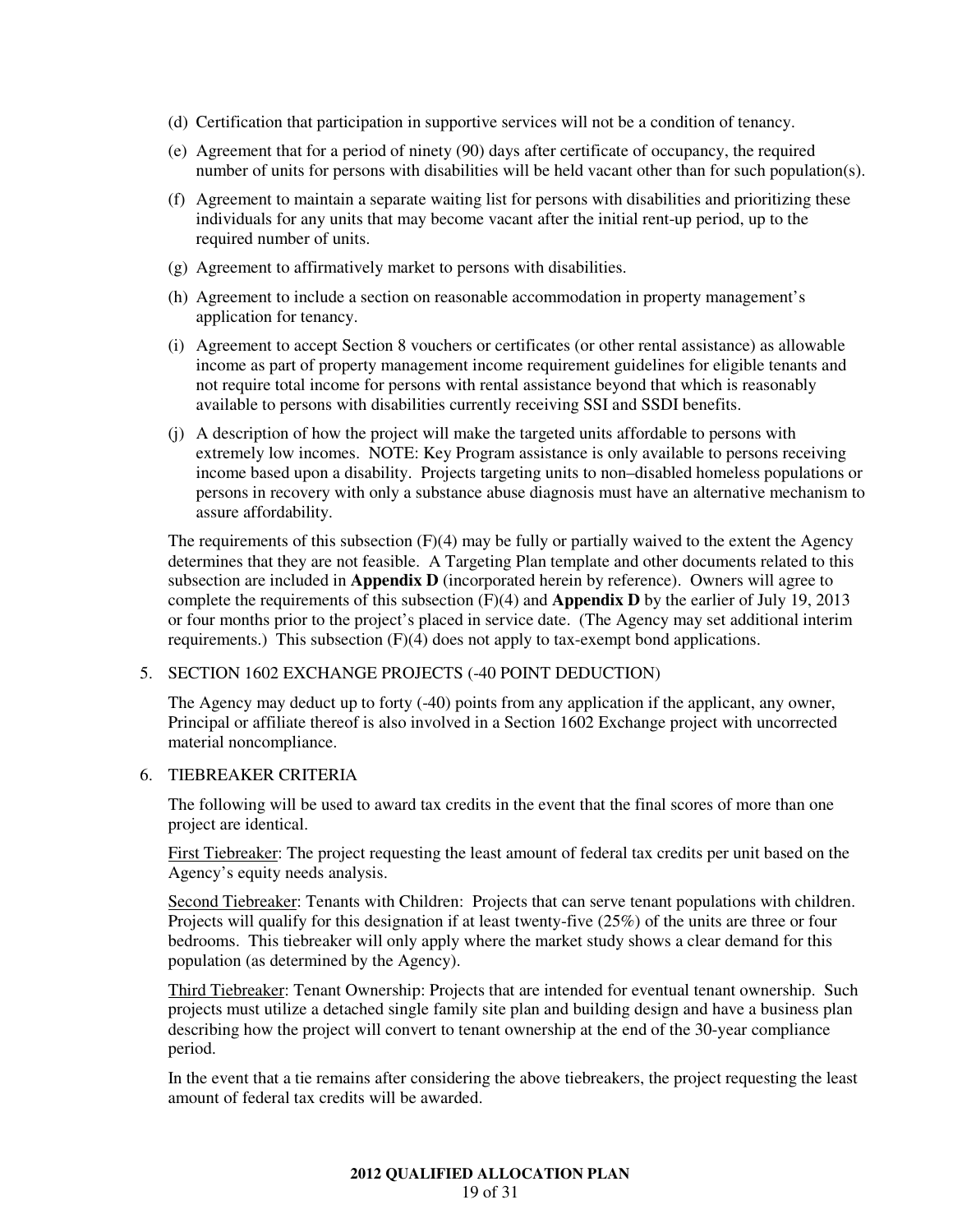#### G. DESIGN STANDARDS

All proposed measures must be shown in the application in order to receive points.

#### 1. THRESHOLD REQUIREMENTS

The minimum threshold requirements for design are found in **Appendix B** (incorporated herein by reference) and must be used for all projects receiving tax credits or RPP funding.

## 2. CRITERIA FOR SCORE EVALUATION (MAXIMUM OF 30 POINTS)

The Agency will determine points based on the following criteria as applied to the site drawings submitted with the full application.

(a) Site Layout

The Agency will award up to five (5) points based on its evaluation of the site layout. The following characteristics will be considered.

- (i) The location of residential buildings in relation to parking, site amenities, community building, postal facilities and trash collection areas.
- (ii) The degree to which site layout ensures a low, controlled traffic speed through the project.
- (b) Quality of Design and Construction

(The points in this subsection are mutually exclusive with Section  $IV(G)(2)(c)$  below.)

The Agency will award up to twenty five (25) points for new construction projects based on its evaluation of the quality of the building design, and the materials and finishes specified. The following characteristics will be considered:

- (i) The extent to which the design uses multiple roof lines, gables, dormers and similar elements to break up large roof sections.
- (ii) The extent to which the design uses multiple types, styles, and colors of siding and brick veneer to add visual appeal to the building elevations.
- (iii) The level of detail that is achieved through the use of porches, railings, and other exterior features.
- (iv) Use of brick veneer or masonry products on building exteriors.
- (c) Adaptive Re-Use

(The points in this subsection are mutually exclusive with Section  $IV(G)(2)(b)$  above.)

The Agency will award up to twenty five (25) points based on the following characteristics:

- (i) The extent to which the building(s) fit with surrounding streetscape after adaptation or have problems with orientation, sightlines, bulk and scale.
- (ii) Aesthetics after adaptation.
- (iii) Presence of special design elements or architectural features that may not be physically or financially available if new construction was introduced on the same site.

## H. CRITERIA FOR SELECTION OF REHABILITATION PROJECTS

#### 1. GENERAL THRESHOLD REQUIREMENTS

In order to be eligible for funding under Section II(B), a project must:

- (a) have either (i) received a tax credit allocation or (ii) federal project-based rental assistance for at least thirty percent (30%) of the total units,
- (b) have been placed in service on or before December 31, 1996,

#### **2012 QUALIFIED ALLOCATION PLAN**  20 of 31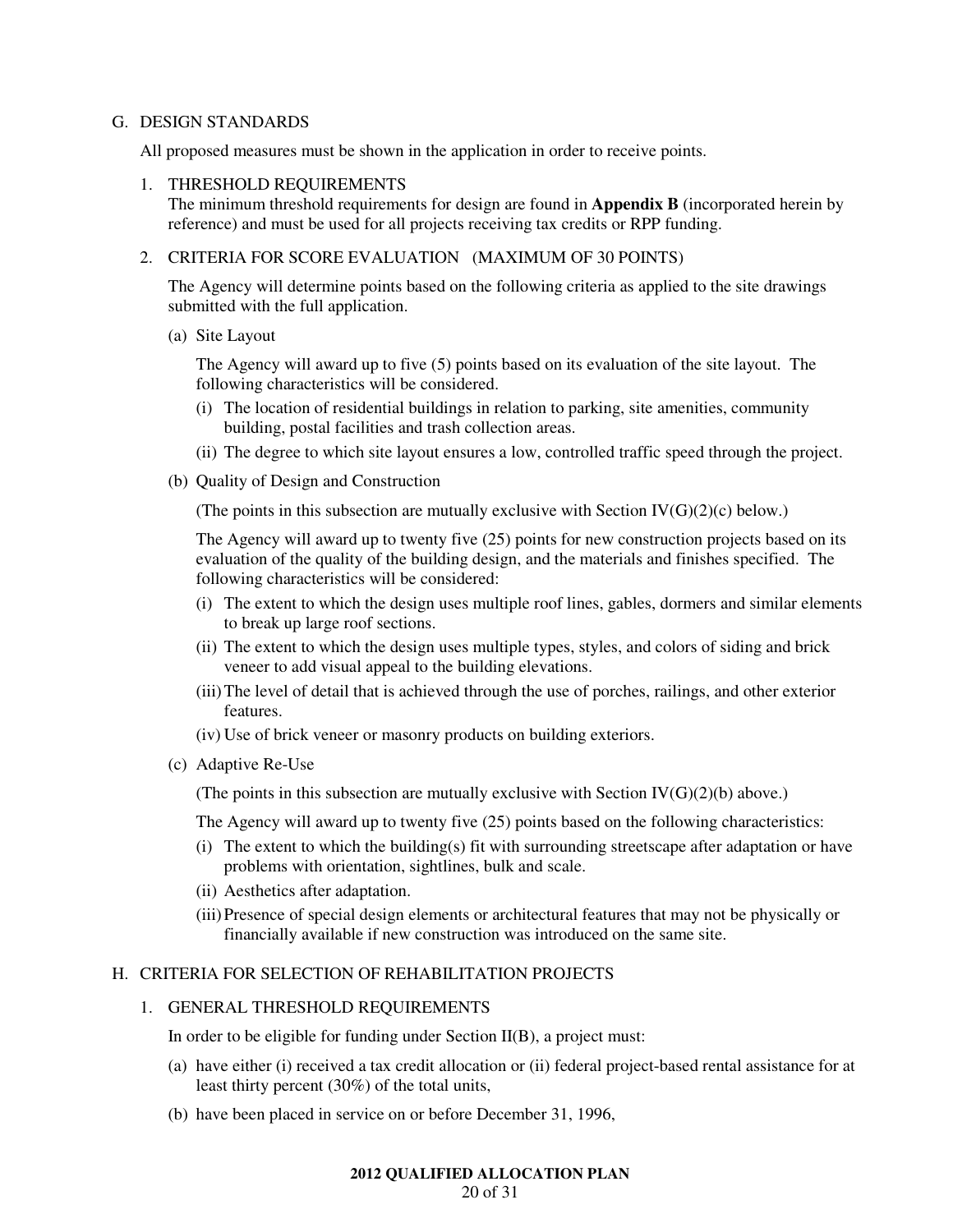- (c) require rehabilitation expenses in excess of \$15,000 per unit (as supported by a physical needs assessment conducted or approved by the Agency),
- (d) not have an acquisition cost in excess of sixty percent (60%) of the total replacement costs,
- (e) not be feasible using tax exempt bonds (as determined by the Agency),
- (f) not have received an Agency loan in the last five (5) years,
- (g) not be deteriorated to the point of requiring demolition,
- (h) not have begun or completed a full debt restructuring under the Mark to Market process (or any similar HUD program) within the last five (5) years, and
- (i) have total replacement costs of less than \$120,000 per unit, including all Agency-required rehabilitation work.

Rehabilitation expenses include hard construction costs directly attributable to the project, excluding costs for a new community building, as calculated using lines 2 through 7 (less line 6) in the PDC description.

## 2. THRESHOLD DESIGN REQUIREMENTS

In addition to the relevant sections of **Appendix B**, the Agency will require owners to complete the following as appropriate for their project.

- (a) Improve site amenities and common areas by upgrading or adding a freestanding community building, making repairs and additions to landscaping, adding new site amenities such as playgrounds, and repairing parking areas.
- (b) Improve building exteriors by replacing deteriorated siding, replacing aged roofing, adding gutters and downspouts, and adding new architectural features to improve appearance.
- (c) Upgrade unit interiors by replacing flooring, installing new cabinets and countertops, replacing damaged interior doors, replacing light fixtures, and repainting units.
- (d) Replace and upgrade mechanical systems and appliances including HVAC systems, water heaters and plumbing fixtures, electrical panels, refrigerators, and ranges.
- (e) Improve energy efficiency by replacing inefficient doors and windows, adding additional insulation in attics, and upgrading the efficiency of mechanical systems and appliances.
- (f) Improve site and unit accessibility for persons with disabilities by making necessary alterations at common areas, alterations at single story ground floor units, adding or improving handicapped parking areas, and repairing or replacing sidewalks along accessible routes.

#### 3. EVALUATION CRITERIA

The Agency will evaluate applications under Section II(B) based on the following criteria, which are listed in order of importance. Each one will serve both to determine awards and as a threshold requirement; the Agency may remove an application from consideration if the proposal is sufficiently inadequate in any of the categories. For purposes of making awards, the Agency will not consider subsections (d) through  $(g)$  below if the outcome is determined by the criteria in subsections (a) through (c).

- (a) The Agency will give the highest priority to applications proposing to rehabilitate the state's most distressed federally subsidized existing housing, particularly buildings with accessibility or life, health and safety problems.
- (b) Applications will have a reduced likelihood of being awarded tax credits to the extent that the purpose is to subsidize an ownership transfer.

## **2012 QUALIFIED ALLOCATION PLAN**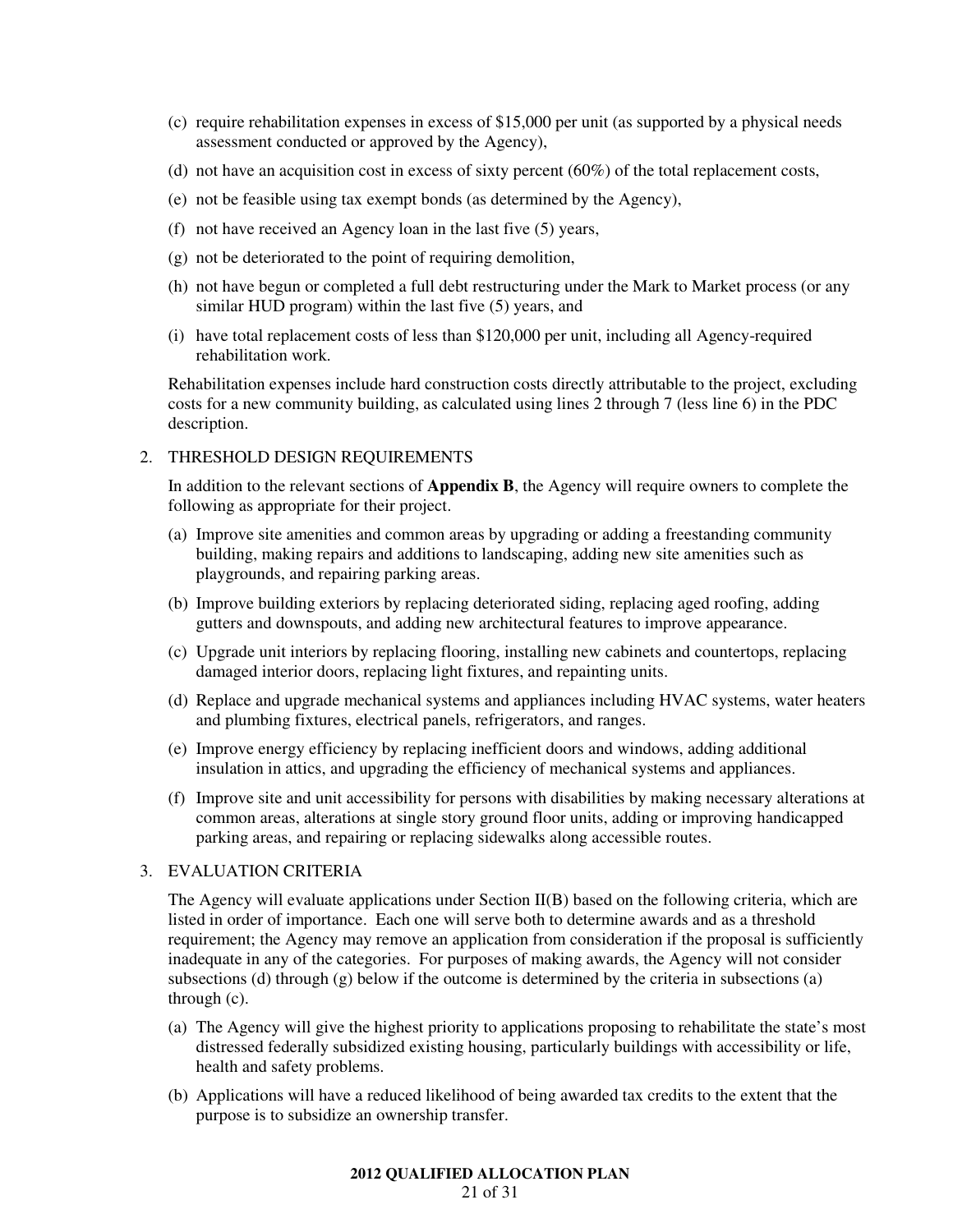- (c) Shortcomings in the above criteria will be mitigated to the extent that a tax credit allocation is necessary to prevent (i) conversion of units to market rate rents or (ii) loss of government resources (including past, present and future investments).
- (d) The Agency will give priority to applications that have mortgage subsidy resources committed as part of the application.
- (e) Applications will have priority to the extent that the rehabilitation improvements are a part of a community revitalization plan or will benefit the surrounding community. However, projects in severely distressed areas will have a reduced likelihood of being awarded tax credits.
- (f) Applications will have a reduced likelihood of being awarded tax credits based on the number of tenants that would be permanently relocated (including market-rate).
- (g) While the rehabilitation set-aside is not subject to any regional set-aside, the Agency will consider the geographic distribution of this resource and will attempt to avoid a concentration of awards in any one area of the state.

## **V. ALLOCATION OF BOND CAP**

## A. ORDER OF PRIORITY

The Committee will allocate the multifamily portion of the state's tax-exempt bond authority in the following order of priority:

- 1. Projects that serve as a component of an overall HOPE VI revitalization effort.
- 2. Rehabilitation of existing rent restricted housing.
- 3. Rehabilitation of projects consisting of entirely market-rate units.
- 4. Adaptive reuse projects.
- 5. Other new construction projects.

Applications will only be allocated bond authority if there is enough remaining after awarding all eligible applications in higher priority levels. Within each category, applications seeking the least amount of authority per low-income unit will have priority.

#### B. ELIGIBILITY FOR AWARD

Except as otherwise indicated, owners of projects with tax exempt bonds and 4% credits must meet all requirements of the Plan. Even with an allocation of bond authority, projects must meet the threshold requirements to be eligible for tax credits.

1. All projects must meet one of the following requirements:

- (a) at least ten percent (10%) of total units will be affordable to and occupied by households with incomes at or below fifty percent (50%) of county median income, or
- (b) at least five percent (5%) of total units will be affordable to and occupied by households with incomes at or below forty percent (40%) of county median income.
- 2. Rehabilitation applications must:
	- (a) have been placed in service on or before December 31, 1996,
	- (b) require rehabilitation expenses in excess of \$10,000 per unit,
	- (c) not have an acquisition cost in excess of sixty percent (60%) of the total replacement costs,
	- (d) not have begun or completed a full debt restructuring under the Mark to Market process (or any similar HUD program) within the last five (5) years, and

#### **2012 QUALIFIED ALLOCATION PLAN**

#### 22 of 31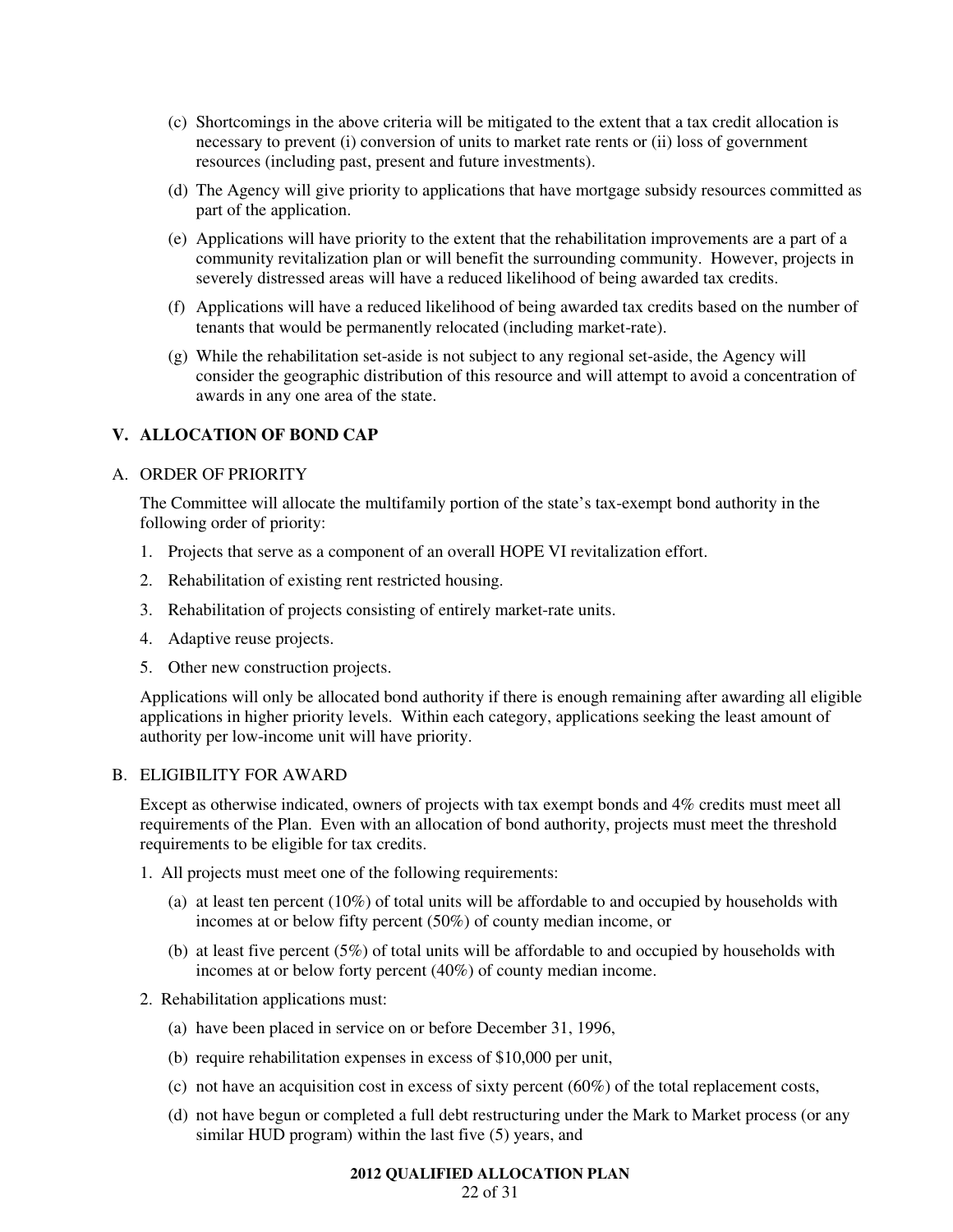- (e) not be deteriorated to the point of requiring demolition.
- 3. The inducement resolution must be submitted with the full application.

## **VI. GENERAL REQUIREMENTS**

#### A. GENERAL THRESHOLD REQUIREMENTS FOR PROJECT PROPOSALS

#### 1. PROJECTS WITH HISTORIC TAX CREDITS

Buildings either must be on the National Register of Historic Places or approved for the State Housing Preservation Office's study list at the time of the full application. Evidence of meeting this requirement should be provided.

#### 2. NONPROFIT SET-ASIDE

For purposes of being considered as a nonprofit sponsored application under Section  $II(D)(1)(a)$ , at least one nonprofit entity (or, where applicable, its qualified corporation) involved in a project must:

- (a) be qualified under Section  $501(c)(3)$  or (4) of the Code,
- (b) materially participate, as defined under federal law, in the acquisition, development, ownership, and ongoing operation of the property for the entire compliance period,
- (c) have as one of its exempt purposes the fostering of low-income housing,
- (d) be a managing member or general partner of the ownership entity.

The Agency reserves the right to make a determination that the nonprofit owner is not affiliated with or controlled by a for-profit entity or entities other than a qualified corporation. There can be no identity of interest between any nonprofit owner and for-profit entity, other than a qualified corporation.

## 3. ENVIRONMENTAL HAZARDS

All projects involving use of existing structures must submit a hazardous material report which provides the results of testing for asbestos containing materials, lead based paint, Polychlorinated Biphenyls (PCBs), underground storage tanks, petroleum bulk storage tanks, Chlorofluorocarbons (CFCs), and other hazardous materials. The testing must be performed by professionals licensed to do hazardous materials testing. A report written by an architect or building contractor or developer will not suffice. A plan and projected costs for removal of hazardous materials must also be included.

## 4. APPRAISALS

The Agency will not allow the project budget to include more for land costs than the lesser of its appraised market value or the purchase price. Any project involving an existing structure or budgeting more than \$15,000 per acre toward land costs must submit with the full application a real estate "as is" appraisal that is a) dated no more than six (6) months from the full application deadline, b) prepared by an independent, state certified appraiser and c) complies with the Uniform Standards of Professional Appraisal Practice. The Agency may order an additional appraisal with costs to be paid by the applicant. Appraisals for rehabilitation and adaptive reuse projects must break out the land and building values from the total value.

## 5. CONCENTRATION

Projects cannot be in areas of minority and low-income concentration (measured by comparing the percentage of minority and low-income households in the site's census tract with the community overall). The Agency may make an exception for projects in economically distressed areas which have community revitalization plans with public funds committed to support the effort.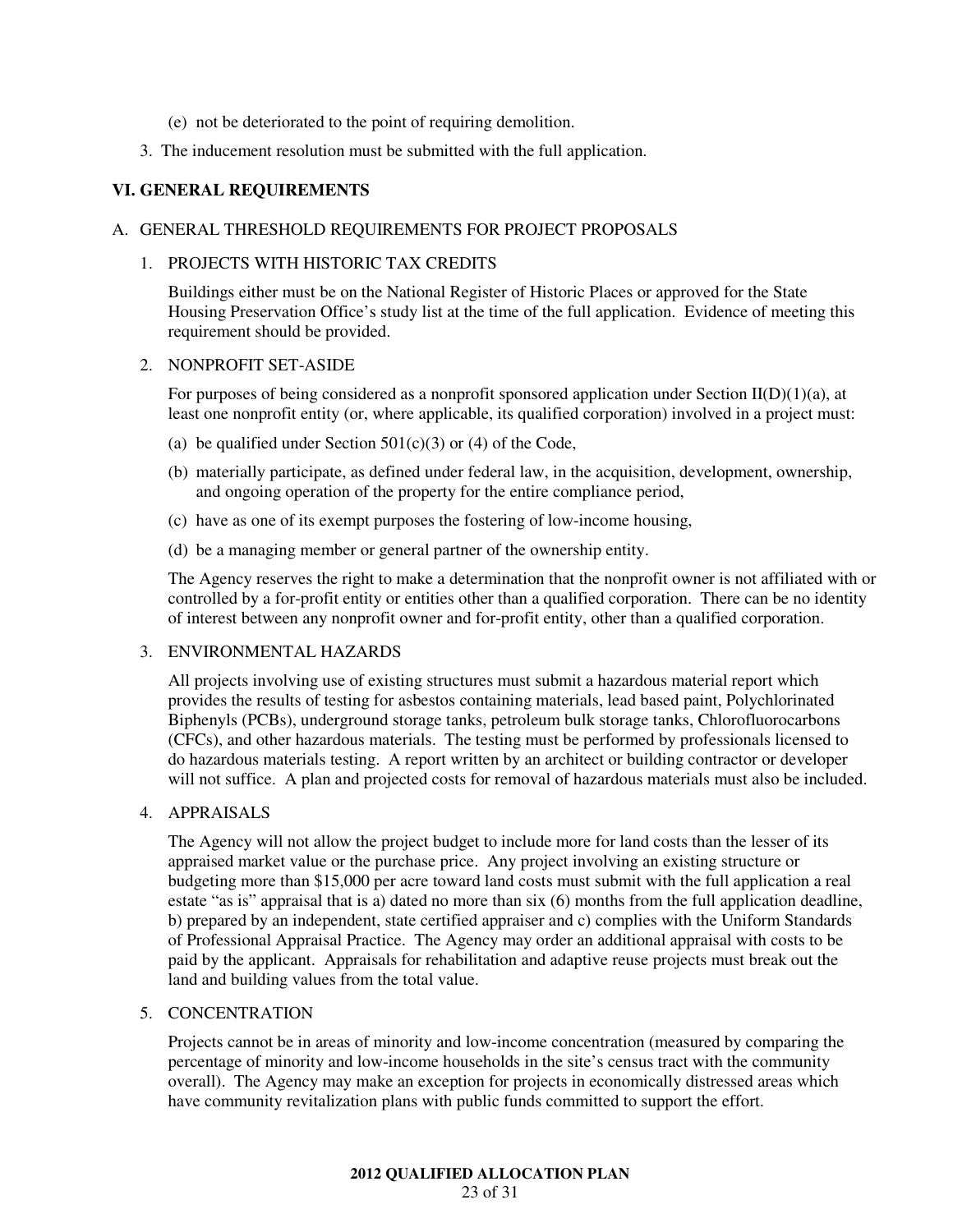#### 6. DISPLACEMENT

For rehabilitation projects and in every other instance of tenant displacement, including temporary, the applicant must supply with the full application a plan describing how displaced persons will be relocated, including a description of the costs of relocation. The owner is responsible for all relocation expenses, which must be included in the project's development budget. Owners must also comply with the Uniform Relocation Assistance and Real Property Acquisition Policies Act of 1970, as revised in 49 C.F.R. Part 24.

## 7. FEASIBILITY

The Agency will not allocate tax credits or RPP funding to applications that may have difficulty being completed or operated for the compliance period. Examples include projects that may not secure an equity investment or a Principal that has inadequate capacity to successfully carry out the development process.

## B. UNDERWRITING THRESHOLD REQUIREMENTS

The following minimum financial underwriting requirements apply to all projects. Projects that cannot meet these minimum requirements, as determined by the Agency, will not receive tax credits or RPP funding.

## 1. LOAN UNDERWRITING STANDARDS

- (a) Projects applying for tax credits only will be underwritten with rents escalating at two percent (2%) and operating expenses escalating at three percent (3%).
- (b) All projects will be underwritten assuming a constant seven percent (7%) vacancy and must reflect a 1.15 Debt Coverage Ratio (DCR) for twenty (20) years.
- (c) Applications requesting RPP funds may be required to comply with HOME program requirements, including 42 U.S.C. 12701 et seq., 24 C.F.R. Part 92 and all relevant administrative guidance. Projects awarded RPP funds must also comply with the RPP Guidelines in Appendix G.
- (d) The Agency may determine that the interest rate on a loan must be reduced where an application shows an excessive amount accruing towards a balloon payment.

## 2. OPERATING EXPENSES

- (a) New construction (excluding adaptive reuse): minimum of \$3,200 per unit per year not including taxes, reserves and resident support services.
- (b) Renovation (includes rehabilitation and adaptive reuse): minimum of \$3,400 per unit per year not including taxes, reserves and resident support services. For projects with RD loans, the operating expenses will be based upon the current RD approved operating budget.
- (c) The proposed management agent (or management staff if there is an identity of interest) must sign a statement (to be submitted with the full application) agreeing that the operating expense projections are reasonable.

## 3. EQUITY PRICING

The Agency will conduct a survey of tax credit equity investors to determine appropriate pricing assumptions. Projects will be underwritten using the greater of this amount and the applicant's projection. The Agency may also set a maximum price. Equity should be calculated net of any syndication fees. Bridge loan interest typically incurred by the syndicator to enable an up front payment of equity should not be charged to the project directly, but be reflected in the net payment of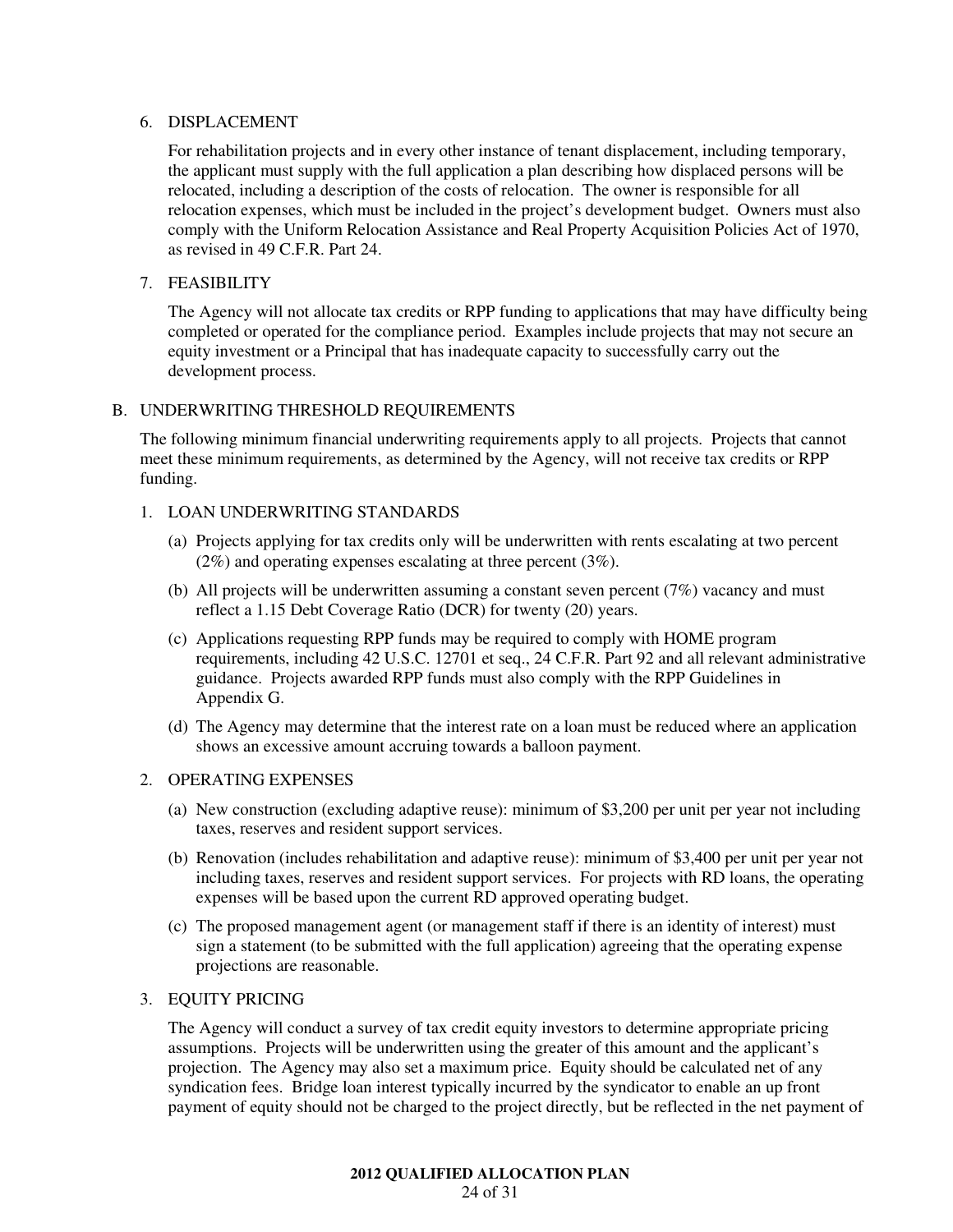equity. Equity should be based on tax credits to be used by the investor(s), excluding those allocated to the Principals unless these entities are making an equity contribution in exchange for the tax credits.

#### 4. RESERVES

(a) Rent-up Reserve: Required for all except bond financed projects. A reasonable amount must be established based on the projected rent-up time considering the market and target population, but in no event shall be less than \$300 per unit. These funds must be available to the management agent to pay rent-up expenses incurred in excess of rent-up expenses budgeted for in the PDC description. The funds are to be deposited in a separate bank account and evidence of such transaction provided to the Agency ninety (90) days prior to the expected placed in service date. All funds remaining in the rent-up reserve at the time the project reaches ninety-three (93%) occupancy must be transferred to the project replacement reserve account.

For those projects receiving loan funds from RD, the 2% initial operating and maintenance capital established by RD will be considered the required rent-up reserve deposit.

(b) Operating Reserve: Required for all projects except those receiving loan funds from RD. The operating reserve will be the greater of a) \$1,500 per unit or b) six month's debt service and operating expenses (four months for tax-exempt bond projects), and must be maintained for the duration of the low-income use period.

The operating reserve can be funded by deferring the developer fees of the project. If this method is utilized, the deferred amounts owed to the developer can only be repaid from cash flow if all required replacement reserve deposits have been made. For tax credit projects where no RPP loan applies, the operating reserve can be capitalized by an equity pay in up to one year after certificate of occupancy is received. This will be monitored by the Agency.

(c) Replacement Reserve: All new construction projects must budget replacement reserves of \$250 per unit per year. Rehabilitation and adaptive reuse projects must budget replacement reserves of \$350 per unit per year. The replacement reserve must be capitalized from the project's operations, escalating by four percent (4%) annually.

In both types of renovation projects mentioned above, the Agency reserves the right to increase the required amount of annual replacement reserves if the Agency determines such an increase is warranted after a detailed review of the project's physical needs assessment.

For those projects receiving RD loan funds, the required funding of the replacement reserve will be established, administered and approved by RD.

#### 5. DEFERRED DEVELOPER FEES

Developer fees can be deferred to cover a gap in funding sources as long as:

- (a) the entire amount will be paid within fifteen (15) years and meets the standards required by the IRS to stay in basis,
- (b) the deferred portion does not exceed fifty percent (50%) of the total amount as of the full application, and
- (c) payment projections do not negatively impact the operation of the project.

Each of these will be determined by the Agency. Nonprofit organizations must include a resolution from the Board of Directors allowing such a deferred payment obligation to the project. The developer may not charge interest on the deferred amount in excess of the long term AFR.

## 6. FINANCING COMMITMENT

(a) For all projects proposing private permanent financing, a letter of intent is required. This letter must clearly state the term of the permanent loan is at least eighteen (18) years, how the interest

#### **2012 QUALIFIED ALLOCATION PLAN**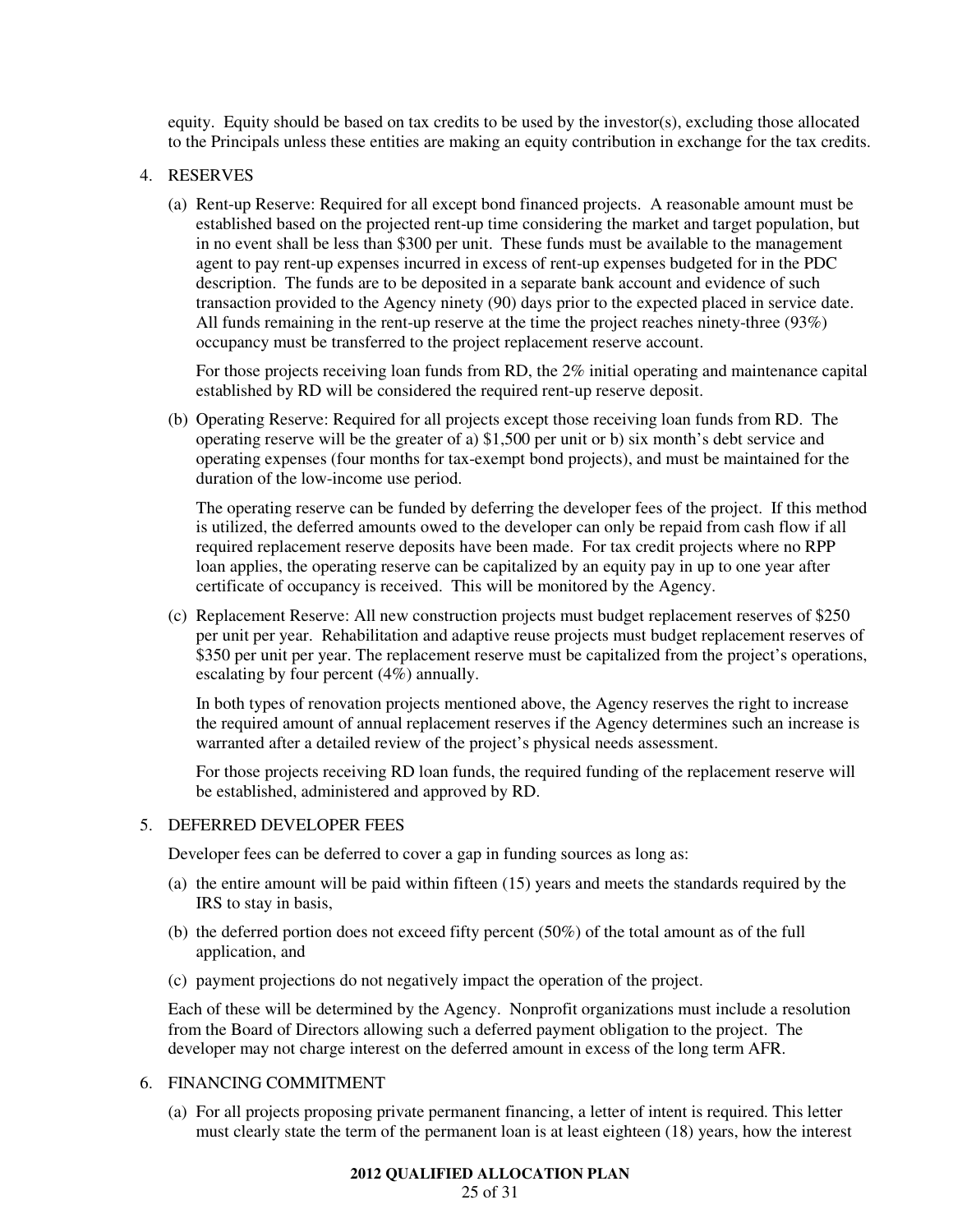rate will be indexed and the current rate at the time of the letter, the amortization period, any prepayment penalties, anticipated security interest in the property and lien position. The interest rate must be fixed and no balloon payments may be due for eighteen (18) years.

- (b) For all projects proposing public permanent financing, binding commitments are required to be submitted by the full application due date. Local governments also must identify the source of funding (e.g. HOME, trust fund). All loans must have a fixed interest rate and no balloon payments for at least eighteen (18) years after project completion. A binding commitment is defined as a letter, resolution or binding contract from a unit of government. The same terms described for the letter of intent (using the format approved by the Agency) from a private lender must be included in the commitment.
- (c) The Agency may request a letter from a construction lender documenting the loan amount, interest rate, and any origination fees.
- (d) Applications may only include one set of proposed funding sources; the Agency will not consider multiple financial scenarios. A project will be ineligible for allocation if any of the listed funding sources will not be available in an amount or under the terms described in the application. The Agency may waive this limitation if the project otherwise demonstrates financial feasibility. Project cash flow may not be used as a source of funds.

#### 7. DEVELOPER FEES AND ADDITIONAL CONTINGENCY

- (a) Developer fees shall be \$12,000 per unit for new construction projects and twenty-eight percent (28%) of PDC line item 4 for rehabilitation projects.
- (b) Notwithstanding the amount calculated in subsection  $(7)(a)$ , the developer fee for any project shall be a maximum of \$1,000,000 (the maximum for projects with tax-exempt bonds is \$1,500,000).
- (c) Builder's general requirements shall be limited to six percent (6%) of hard costs.
- (d) Builder's profit and overhead shall be limited to ten percent  $(10\%)$  (8% profit, 2% overhead) of total hard costs, including general requirements.
- (e) Where an identity of interest exists between the owner and builder, the builder's profit and overhead shall be limited to eight percent (8%) (6% profit, 2% overhead).
- (f) The application may include up to the greater of \$500 per unit or \$30,000 in additional contingency to cover overruns in any project development cost. To the extent this amount is not used for cost overruns it may be taken as additional developer fee.

#### 8. CONSULTING FEES

The total amount of any consulting fees and developer fees shall be no more than the maximum developer fee allowed to that project.

## 9. ARCHITECTS' FEES

The architects' fees, including design and inspection fees, shall be limited to three percent (3%) of the total hard costs plus general requirements, overhead, profit and construction contingency (total of lines 2 through 10 on the PDC description). This amount does not include engineering costs.

#### 10. INVESTOR SERVICES FEES

Investor services fees must be paid from net cash flow and not be calculated into the minimum debt coverage ratio.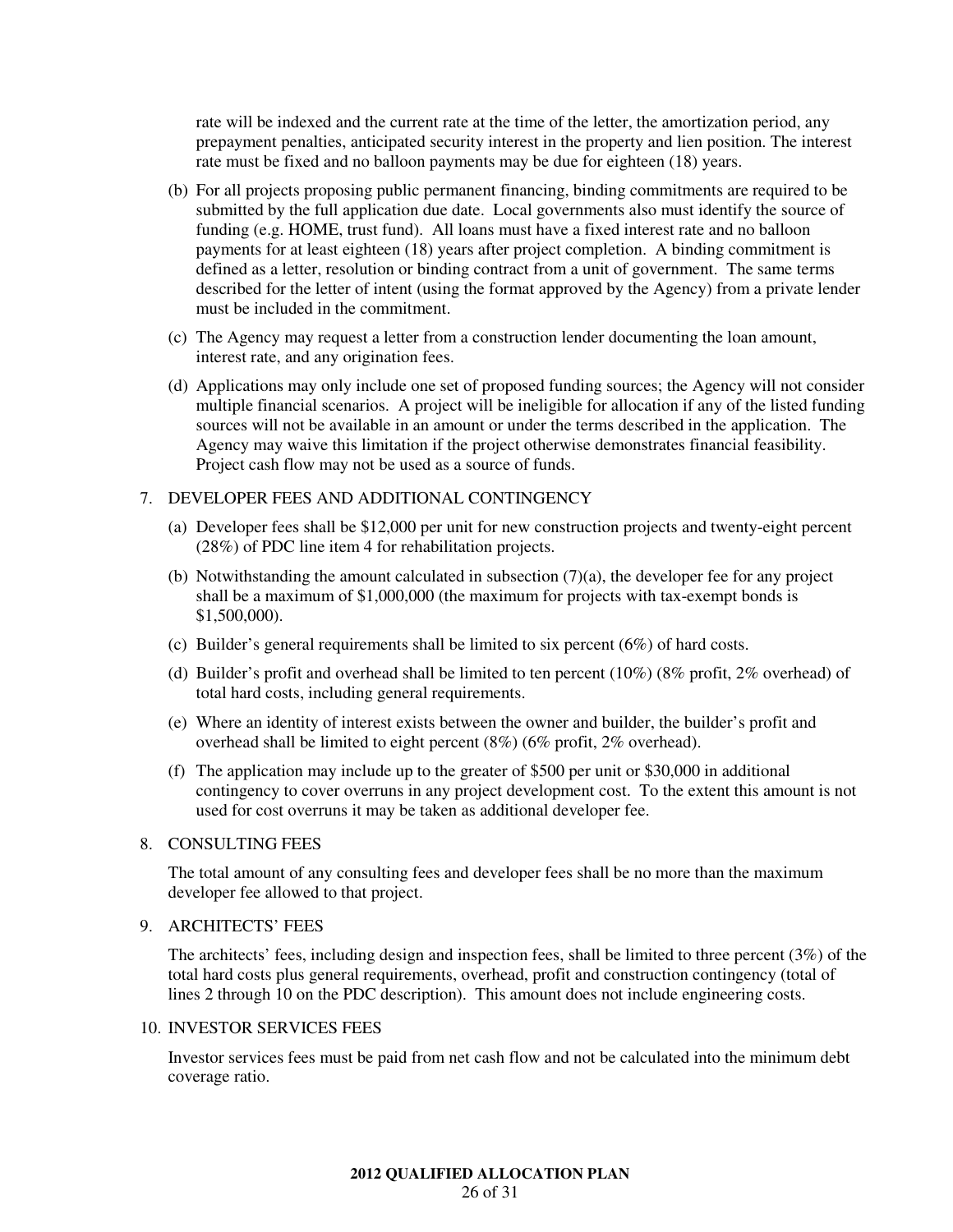## 11. PROJECT CONTINGENCY FUNDING

All new construction projects shall have a hard cost contingency line item of NO MORE THAN five percent (5%) of total hard costs, including general requirements, builder profit and overhead. Rehabilitation and adaptive reuse projects shall include a hard cost contingency line item of NO MORE THAN ten percent (10%) of total hard costs.

## 12. PROJECT OWNERSHIP

There must be common ownership between all units and buildings within a single project for the duration of the compliance period.

## 13. SECTION 8 PROJECT-BASED RENTAL ASSISTANCE

For all projects that propose to utilize Section 8 project-based rental assistance, the Agency will underwrite the rents according to the tax credit and HOME limits. These limits are based on data published annually by HUD. If the Section 8 contract administrator is willing to allow rents above these limits, the project may receive the additional revenue in practice, but Agency underwriting will use the lower revenue projections regardless of the length of the Section 8 contract.

Given the uncertainty of long-term federal commitment to Section 8 rental assistance, the Agency considers underwriting to the more conservative revenue levels to best serve the project's long-term financial viability.

## 14. WATER, SEWER, AND TAP FEES

Any water, sewer, and tap fees charged to the project must be entered on a separate line item of the PDC description. Any application that does not include these costs must provide a letter from the local provider that no fees will be charged.

## **VII. POST-AWARD PROCESSES AND REQUIREMENTS**

#### A. ALLOCATION TERMS AND REVOCATION

- 1. At any time between award and issuance of the Form 8609, owners must have written approval from the Agency prior to:
	- (a) changing the anticipated or final sources (amount or provider), including equity;
	- (b) increasing the anticipated or final uses by more than two percent  $(2\%)$ ;
	- (c) altering the designs approved by
		- the Agency at full application, or
		- local building code office,

including amenities, site layout, floor plans and elevations ("Approved Design");

- (d) starting construction, including sitework; or
- (e) increasing rents for low-income units (does not apply to tax exempt bonds).

If an increase in uses or design alteration is due to a local government requirement, owners do not need prior approval but rather must provide the Agency with prompt written notice. Failure to comply with a requirement of this subsection may result in a fine of up to \$25,000, revocation of the reservation or allocation, future disqualification under Section IV(D)(3) of any Principal involved, or other recourse available to the Agency.

2. Ownership entities must submit a completed carryover agreement and expend at least ten percent (10%) of the project's reasonably expected basis, both by dates to be determined by the Agency.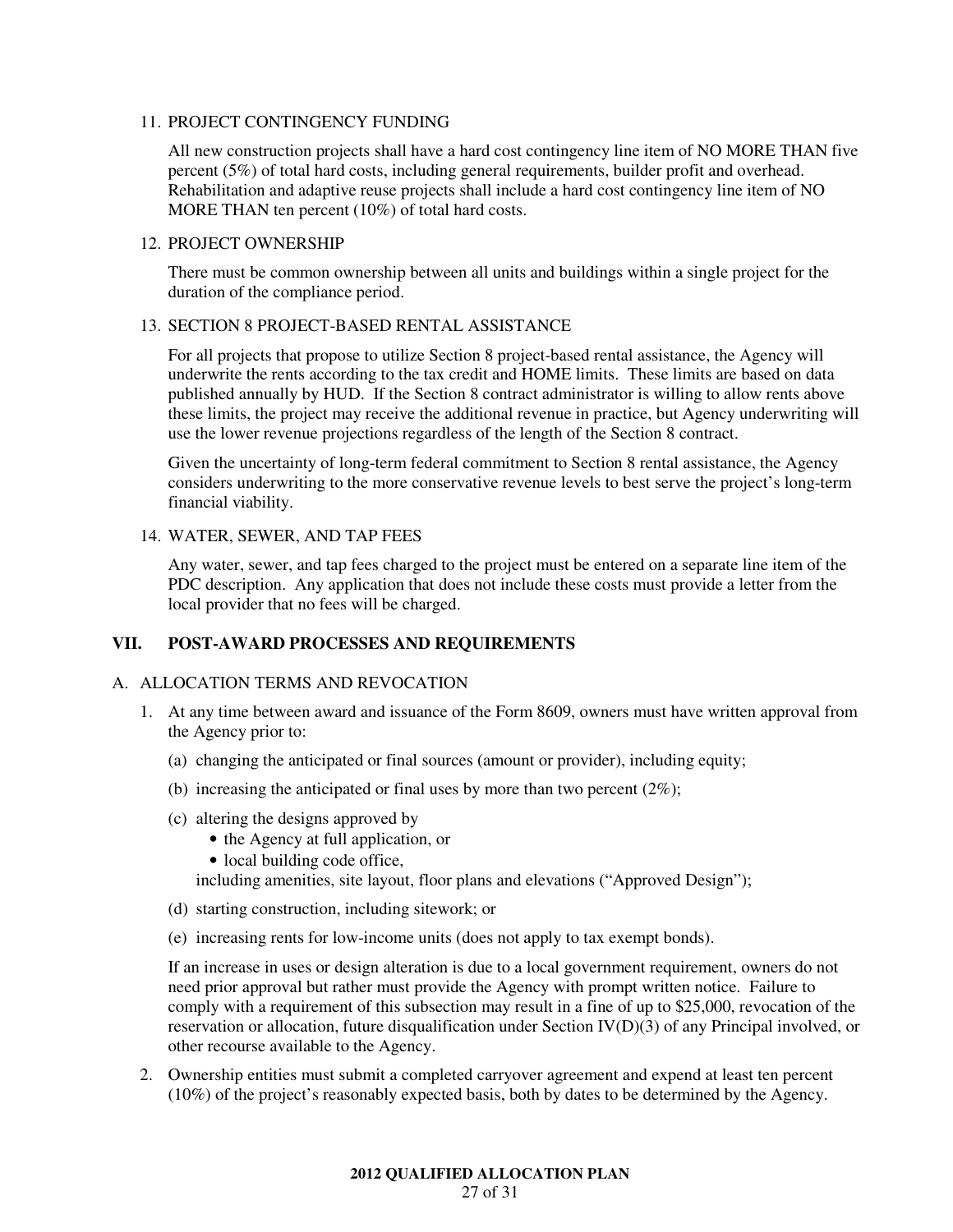- 3. A federal form 8609 will not be issued until:
	- (a) submission of a Final Cost Certification that complies with the Agency's requirements, including a listing of the name and address for all contractors and subcontractors;
	- (b) the owner and management company document attendance at an Agency sponsored or approved tax credit compliance seminar sponsored within the previous 12 months;
	- (c) monitoring fees have been paid;
	- (d) the project has been built according to the Approved Design;
	- (e) the Agency determines the project has adhered to all representations made in the approved application and will meet all relevant Plan requirements; and
	- (f) documentation of the ownership entity having paid all applicable state and local taxes for the most recent year due.
- 4. The actual tax credits allocated will be the lesser of the tax credits reserved, the applicable rate multiplied by qualified basis (as approved by the Agency), or the amount determined by the Agency pursuant to its evaluation as required under Section 42(m)(2) of the Code. Projects will be required to elect a project-based allocation. An allocation does not constitute a representation or warranty by the Agency or Committee that the ownership entity or its owners will qualify for the tax credits. The Agency's interpretation of the Code, regulations, notices, or other guidance is not binding on the federal government.
- 5. Owners must record a thirty (30) year Declaration of Land Use Restrictive Covenants for Low-Income Housing Tax Credits (Extended Use Agreement) stating that the owner will not apply for relief under Section 42(h)(6)(E)(i)(II) of the Code and will comply with other requirements under the Code, Plan, other relevant statutes and regulations and all representations made in the approved application. The Extended Use Agreement also may contain other provisions as determined by the Agency. The owner must have good and marketable title and obtain the consent of any prior recorded lienholder (other than for construction financing) to be bound by the Extended Use Agreement terms.
- 6. The Agency may revoke an allocation if the owner fails to implement all representations in the approved application. In addition to the terms of Section VII(A)(1), owners will acknowledge that the following constitute conditions to their allocation:
	- (a) accuracy of all representations made to the Agency, including exhibits and attachments,
	- (b) adherence to the Plan and all applicable federal, state and local laws and ordinances, including the Code and Fair Housing Act,
	- (c) provision and maintenance of amenities for the benefit of the tenants, and
	- (d) not incurring a penalty under N.C.G.S. § 105-236 for failure to file a return, failure to pay taxes, or having a large tax deficiency (as defined under N.C.G.S. § 105-236). The Agency may request documentation demonstrating all project related taxes have been paid.

An owner's or project's failure to comply with all such conditions without written authorization from the Agency will entitle the Agency, in its discretion, to deem the allocation to be cancelled by mutual consent. After any such cancellation, the owner will acknowledge that neither it nor the project will have any right to claim tax credits pursuant to the allocation. The Agency reserves the right, in its discretion, to modify or waive any such failed condition.

#### B. STATE TAX CREDITS

As the administrative agent for state credit refunds issued under N.C.G.S. § 105-129.42, the Agency has a responsibility to ensure that ownership entities do not receive resources ahead of corresponding value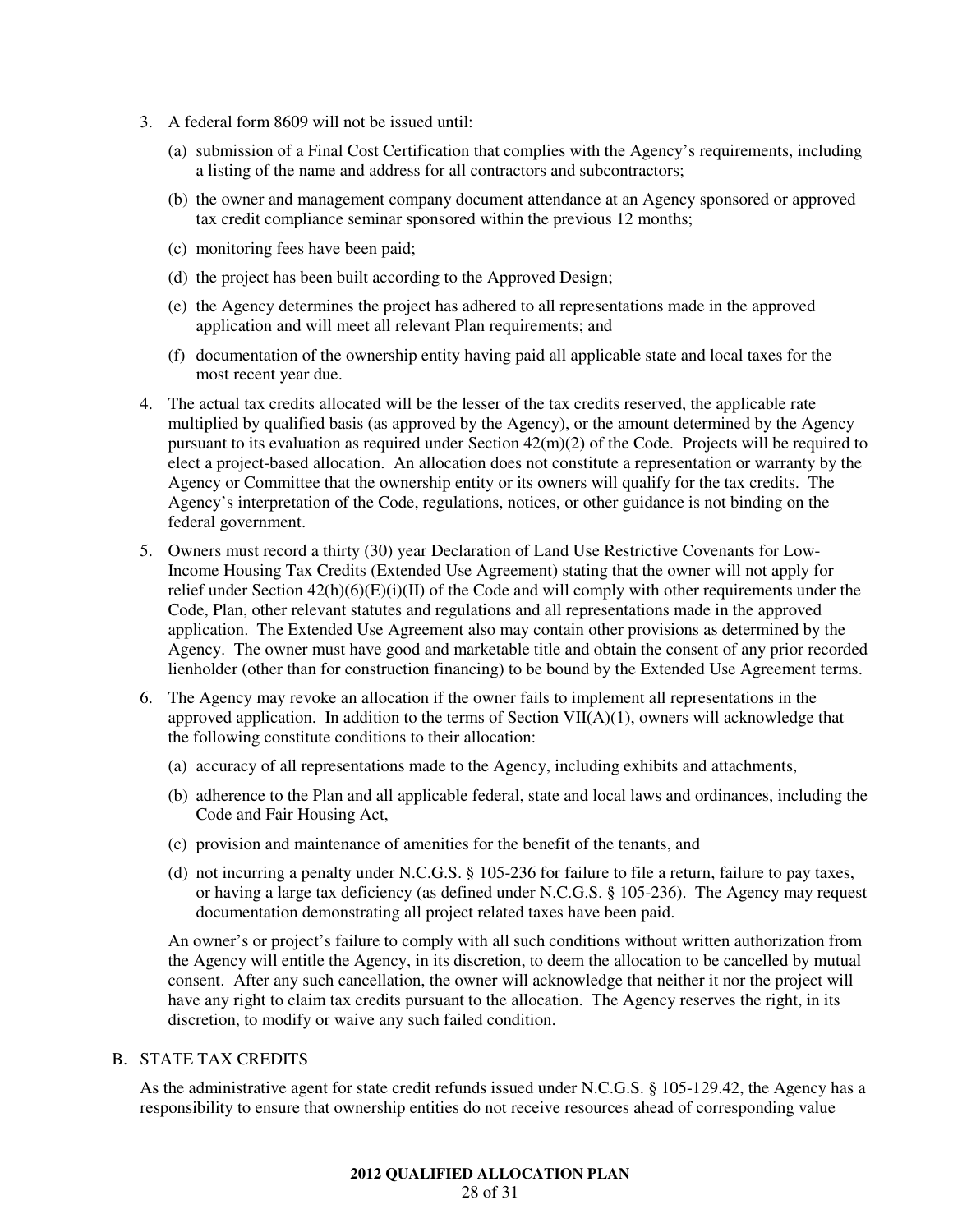being created in the project. Therefore the following restrictions will apply to the state tax credit refund program.

- 1. Loan Option: Loans made by the Agency pursuant to N.C.G.S. § 105-129.42(d) will not be closed until the outstanding balance on the first-tier construction financing exceeds fifty percent (50%) of the state credit amount; the entire loan must be used to pay down a portion of the then existing construction debt.
- 2. Direct Refund Option: The Agency and ownership entity will enter into an escrow agreement with regard to the refund dollars. The agreement will state, among other reasonable limitations, that issuance of the funds under N.C.G.S.  $\S$  105-129.42(g)(1) will not occur until all of the following requirements have been met:
	- (a) at least fifty percent (50%) of the activities included in the project's eligible basis have been completed;
	- (b) the Agency and local government inspector have conducted their framing inspections and approved all buildings (including community facilities); and
	- (c) the outstanding balance on the first-tier construction financing exceeds the total state credit amount (the entire refund must be used to pay down a portion of the then existing construction debt).

Applicants must indicate which of the two options will apply to the project as part of the full application process; such decision may not be changed for the carryover allocation. Ownership entities will have to fully comply with the Plan, to be eligible for participation in the state tax credit program. The Agency may adopt other policies regarding the state tax credit after adoption of the Plan. Owners, partners, members, developers or other Principals (and their affiliated entities) that are involved in a violation of any state tax credit requirement or fail to place a project in service after taking a loan or refund may be assessed up to forty (-40) negative points or disqualified from participation in Agency programs.

## C. COMPLIANCE MONITORING

- 1. Owners must comply with Section 42 of the Code, IRS regulations, rulings, procedures, decisions and notices, state statutes, the Fair Housing Act, state laws, local codes, Agency loan documents, Appendix F (incorporated herein by reference), and any other legal requirements. The Agency may treat any failure to do so as a violation of the Plan.
- 2. The Agency will adopt and revise standards, policies, procedures, and other requirements in administering the tax credit program. Examples include training and on-line reporting. Owners must comply with all such requirements regardless of whether or not they expressly appear in the Plan or **Appendix F**. The Agency will have access to any project information, including physical access to the property, all financial records and tenant information.

## **VIII. DEFINITIONS**

The terms listed below will be defined in the Plan as indicated below regardless of capitalization, unless the context clearly indicates otherwise. Terms used in the Plan but not defined below will have the same meaning as under the Code and IRS regulations.

Affiliate: As to any person or entity (i) any entity of which a majority of the voting interest is owned by such person or entity, (ii) any person or entity directly or indirectly controlling (10% or more) such person or entity, (iii) any person or entity under direct or indirect common control with any such person or entity, or (iv) any officer, director, employee, manager, stockholder (10% or more), partner or member of any such person or entity or of any person or entity referred to in the preceding clauses (i), (ii) or (iii).

Applicant: The entity that is applying for the tax credits and/or any RPP loan funds, as applicable.

## **2012 QUALIFIED ALLOCATION PLAN**

29 of 31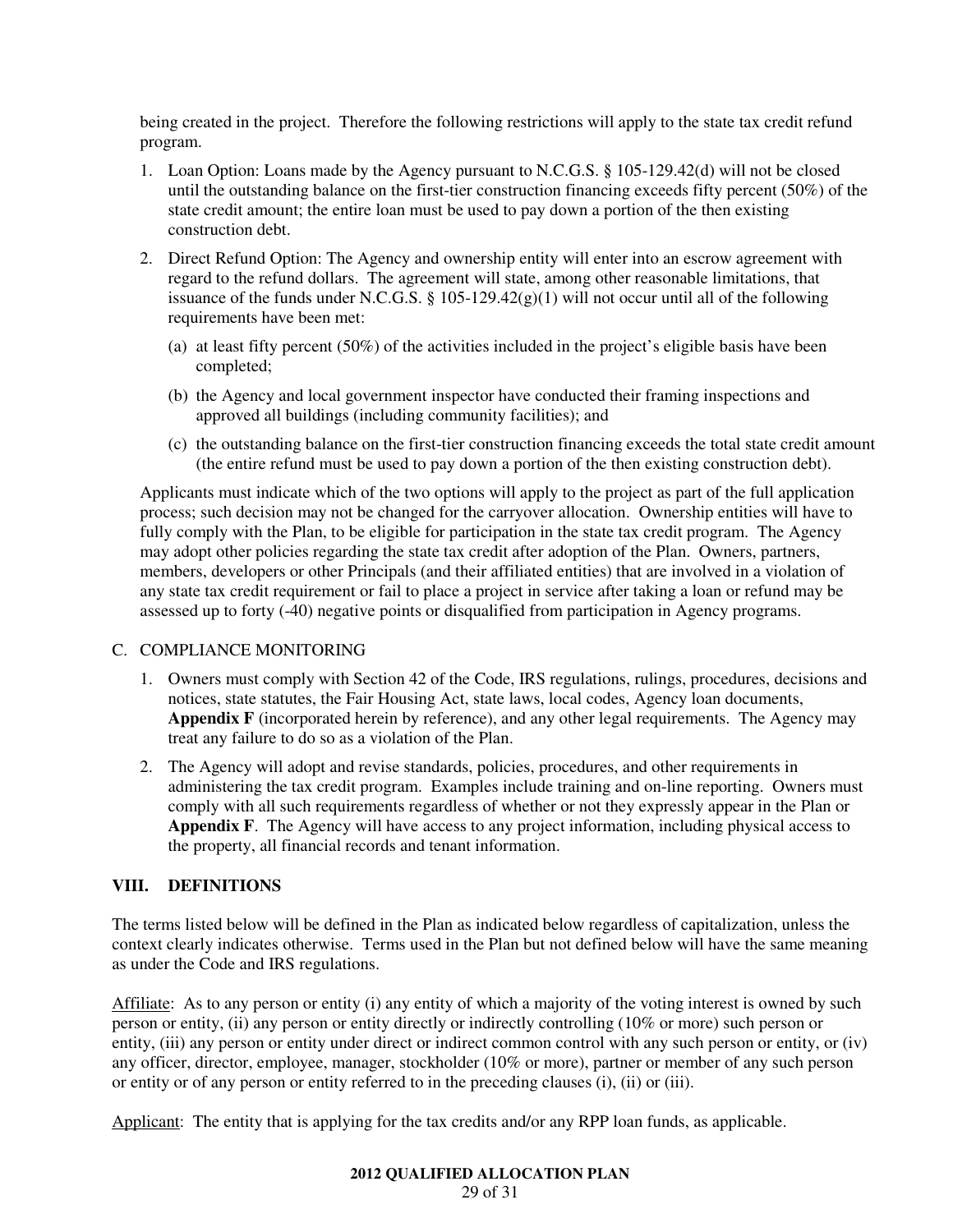Choice-Limiting Activity: Includes leasing or disposition of real property and any activity that will result in a physical change to the property, including acquisition, demolition, movement, rehabilitation, conversion, repair, or construction.

Community Service Facility: Any building or portion of building that qualifies under Section  $42(d)(4)(C)(iii)$ of the Code, Revenue Ruling 2003-77, and any Agency requirements for such facilities (which may be published as part of the Plan, an Appendix or separately).

Developer: Any individual or entity responsible for initiating and controlling the development process and ensuring that all, or any material portion of all, phases of the development process are accomplished. Furthermore, the developer is the individual or entity identified as such in the Ownership Entity Agreement and any and all Development Fee Agreements.

Displacement: The moving of a person or such person's personal property from their current residence.

Entity: Without limitation, any general partnership, limited partnership, limited liability company, corporation, joint venture, trust, business trust, cooperative, association, public agency or other entity, other than a human being.

Homeless Populations: People who are living in places not meant for habitation (such as streets, cars, parks), emergency shelters, or in transitional or temporary housing but originally came from places not meant for habitation or emergency shelters.

Management Agent: Individual(s) or Entity responsible for the day to day operations of the project, which may or may not be related to the Owner(s) or ownership entity.

Market-Rate Units: Units that are not subject to tax credit restrictions; does not include manager units.

Material Participation: Involvement in the development and operation of the project on a basis which is regular, continuous and substantial throughout the compliance period as defined in Code Sections 42 and 469(h) and the regulations promulgated thereunder.

Net Square Footage: The outside to outside measurements of all finished areas that are heated and cooled (conditioned). Examples include hallways, community and office buildings, dwelling units, meeting rooms, sitting areas, recreation rooms, game rooms, etc. Breezeways, stairwells, gazebos and picnic shelters are examples of unconditioned outside structures that may not be used as net square footage.

Owner(s): Person(s) or entity(ies) that own an equity interest in the Ownership Entity.

Ownership Entity: The ownership entity to which tax credits and/or any RPP loan funds will be awarded.

Ownership Entity Agreement: A written, legally binding agreement describing the rights, duties and obligations of owners in the ownership entity.

9% Tax Credit: Low-income housing tax credits available for allocation under the state's volume cap pursuant to Section 42(h)(3) of the Code.

Person: Any individual or Entity, and the heirs, executors, administrators, legal representatives, successors and assigns of such Person where the context so requires.